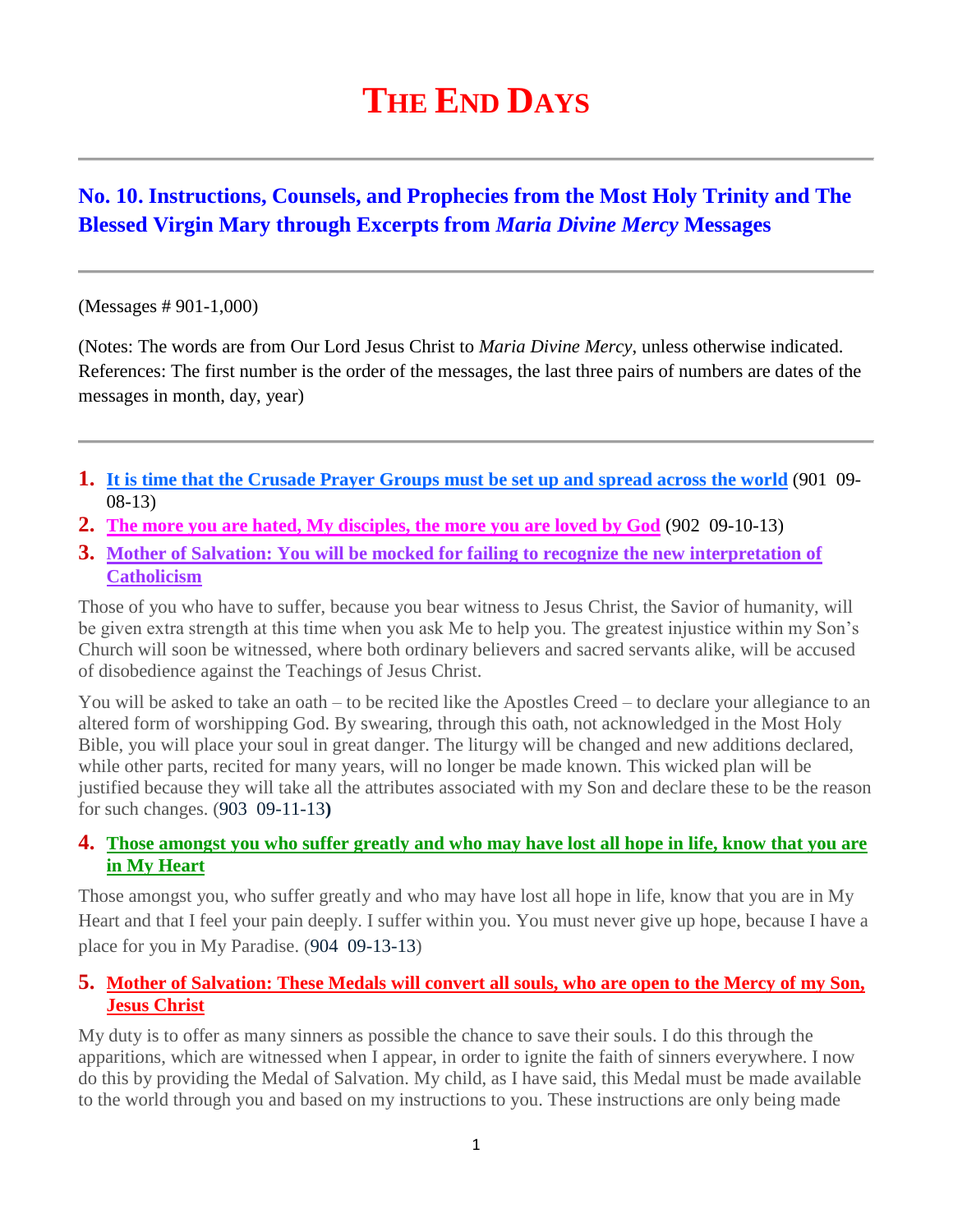known to you. These Medals will convert all souls who are open to the Mercy of my Son, Jesus Christ. This will then result in the salvation of millions. (906 09-14-13)

# **6. [My Plans to redeem the world are being brought to fruition. All is in place now](http://www.thewarningsecondcoming.com/my-plans-to-redeem-the-world-are-being-brought-to-fruition-all-is-in-place-now/)**

My Army is formed. They will now grow and expand everywhere, bringing along with them the many souls I yearn for. This Army has been given great Graces by Me, and by the Power of the Holy Spirit, they will keep the Flame of Christianity burning, and they will carry the Torch of Truth until the Final Day. They will bring the Light of God into the darkest corner and they will open the eyes of millions to the True Word of God, as the apostasy devours My Church on Earth. I grant them this *Crusade Prayer (121) Allegiance to the Army of Jesus Christ t*o help them pledge their allegiance to Me. *(***See the** *Crusade Prayers Book).* (907 09-15-13)

## **7. [God the Father: For those born into pagan families, through no fault of your own, I will grant](http://www.thewarningsecondcoming.com/god-the-father-for-those-born-into-pagan-families-and-through-no-fault-of-your-own-i-will-grant-you-mercy/)  [you Mercy](http://www.thewarningsecondcoming.com/god-the-father-for-those-born-into-pagan-families-and-through-no-fault-of-your-own-i-will-grant-you-mercy/)**

**Anyone who tells you it does not matter if you do not accept My Existence is lying**. Only those who accept Me, and through the Mercy of My only Son, can enter My Kingdom. If you are a kind and loving soul and still reject Me – even when the Truth is made known to you – you, too, will also be cast away from Me. No Eternal Life will be yours. (908 09-16-13)

## **8. [I come for you to take you to My Father. I come to fulfill His Divine Will and to complete the](http://www.thewarningsecondcoming.com/i-come-for-you-to-take-you-to-my-father-i-come-to-fulfill-his-divine-will-and-to-complete-the-covenant/)  [Covenant](http://www.thewarningsecondcoming.com/i-come-for-you-to-take-you-to-my-father-i-come-to-fulfill-his-divine-will-and-to-complete-the-covenant/)**

**All events foretold have been laid down in the beginning and form part of God's Plan to complete the Covenant to gather His children, finally, so that they can live in harmony in His Divine Will.** The final battle between My Father's hierarchy and the Evil One means that many people, who leave themselves exposed, will become infested by sin and will turn against their brothers who remain loyal to God.

#### **Take comfort, all of you, because My Father will intervene with the wicked actions of those who want to control all nations and He will strike them dead – those who dare to hurt His children**.

Many poor souls will suffer during such persecutions, but My Father is ever-merciful. His Power cannot be touched. His Hand is Almighty. He can, at any time, cast away His enemies. But the prophecies foretold, and which must take place before My Second Coming, are a reality. They will unfold in a way, which may not be obvious to all of you, but know this. Prayer is your weapon... Be patient. Be calm. For soon joy, love and peace will finally be yours for eternity. (909 16-17-13)

## **9. [At My Second Coming, I will judge every person who remains alive on the Earth at that time](http://www.thewarningsecondcoming.com/at-my-second-coming-i-will-judge-every-person-who-remains-alive-on-the-earth-at-that-time-according-to-what-they-have-done-for-the-glory-of-god/)  [according to what they have done for the Glory of God](http://www.thewarningsecondcoming.com/at-my-second-coming-i-will-judge-every-person-who-remains-alive-on-the-earth-at-that-time-according-to-what-they-have-done-for-the-glory-of-god/)**

Those amongst you who remain defiant to the end, through your rejection of Me – although the Truth will have been made known to you – will be cast away from Me… **The living who are in My Favor will be lifted into My Glorious Paradise. They include every sinner, every creed, every race, who have called out to Me, their Savior, the Son of man, and all those who ask Me to save them.**

Your time on Earth has been decided by My Father and this day is still unknown to Me, but I tell you this. You, of this generation, will be gathered and taken into My New Paradise when Heaven and Earth will become one. **You have been given the time to prepare, so use it for good measure, so you can have Eternal Life and share it with your loved ones. I now ask you to consecrate every loved one, your family, your friends and your nations to Me, so that I can cover them with the Protection of My Precious Blood. (**910 09-18-13**)**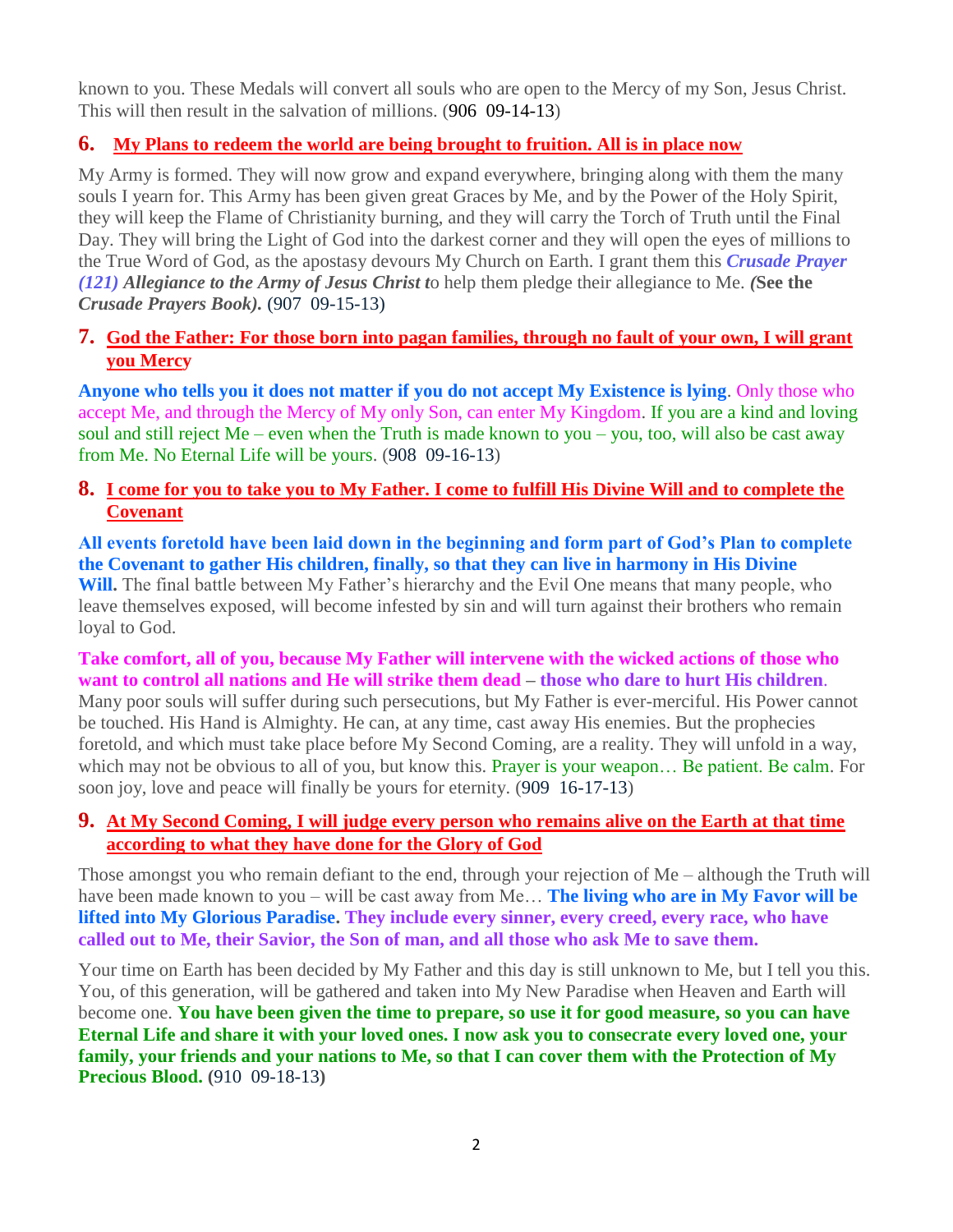#### **[Recite this special Crusade Prayer to consecrate all those close to you so that I can cover them with](http://www.thewarningsecondcoming.com/recite-this-special-crusade-prayer-to-consecrate-all-those-close-to-you-so-that-i-can-cover-them-with-my-precious-blood/)  [My Precious Blood](http://www.thewarningsecondcoming.com/recite-this-special-crusade-prayer-to-consecrate-all-those-close-to-you-so-that-i-can-cover-them-with-my-precious-blood/)**

**Crusade Prayer (122) For the consecration to the Precious Blood of Jesus Christ**

Dear Jesus, I ask You to consecrate me, my family, friends and nation to the Protection of Your Precious Blood.

You died for me and Your Wounds are my wounds as I gracefully accept the suffering, which I will endure in the lead up to Your Second Coming.

I suffer with You, dear Jesus, as You try to gather all of God's children into Your Heart, so that we will have Eternal Life.

Cover me and all those who need Your Protection with Your Precious Blood. Amen.

*(*911 09-18-13*)*

**10. [No man, no priest, no bishop, no cardinal, no pope, has the authority to rewrite the Word of](http://www.thewarningsecondcoming.com/no-man-no-priest-no-bishop-no-cardinal-no-pope-has-the-authority-to-re-write-the-word-of-god/)  [God](http://www.thewarningsecondcoming.com/no-man-no-priest-no-bishop-no-cardinal-no-pope-has-the-authority-to-re-write-the-word-of-god/)**

**Only when the Church of God is declared to be in union with pagans, and their ludicrous practices, will more of My sacred servants truly understand what is happening**. Only when the pagan symbols and satanic signs begin to be shown inside of, upon and at the exterior entrances to Christian Churches, will they run for their lives. There will be great fear in their hearts, because many of them, at that stage, will have nowhere to go, as they failed to prepare for this day. These will be the ones who will be hunted down because they did not respond to My Call. Their pride and their egos prevented them from recognizing My Voice. So many of My sacred servants will be caught unawares, and many will be powerless against the reign of the False Prophet and his cohort, the Antichrist. These two will be ruthless in their quest to control all nations and anyone who dares to stand in their way will be destroyed.

**Only the Church of God, which remains faithful to My Teachings, is infallible… The Church – My Church – will remain intact, for the Truth can never change. Those who separate from Me cannot be part of My Church on Earth. (**Your Jesus) (912 09-19-13)

#### **11. Four [powerful empires will emerge as the main source from which wars will be surmounted](http://www.thewarningsecondcoming.com/four-powerful-empires-will-emerge-as-the-main-source-from-which-wars-will-be-surmounted/)**

Political disagreements will result in four parts of the Earth. Four powerful empires will emerge as the main source from which wars will be surmounted. As these empires increase in power, they will control many parts of the world, but not all, as this would not be permitted by My Father.

Each of these nations will fight amongst themselves, although they will claim to be working together. As mistrust builds, they will each try to outdo the other and then the fighting will bear forth. They will destroy many parts of their poor nations. The people over whom they will govern will have little power left, where democracy will hang like a thread. **It is these innocent and suffering people who will be given the Protection of God if they have the Seal of the Living God.**

**Never underestimate this free Gift from God. The Seal of the Living God will protect you from physical and spiritual death during wars. Please get this to as many people as you can in every nation. (**913 09-21-13**)**

#### **12. [Many will betray Me by accepting falsities](http://www.thewarningsecondcoming.com/many-will-betray-me-by-accepting-falsities/)**

**I will, by the Power and the Glory of My beloved Father, give you, My cherished disciples, great strength and courage during these trials. You are being given these Gifts through the Crusade Prayers, because without them you would find it impossible to withstand the religious persecution,**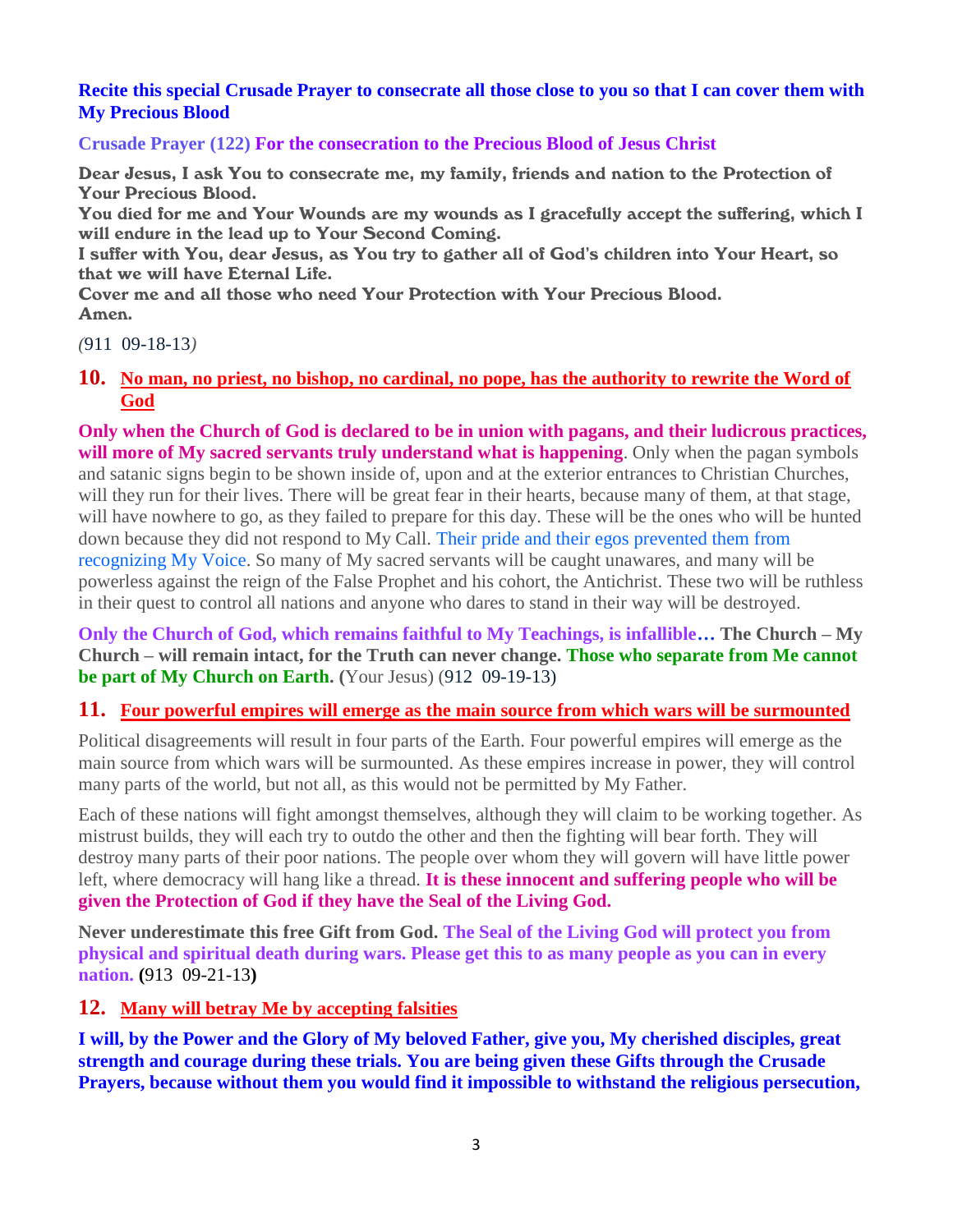**which lies ahead.** You are being given these Gifts so that you can save the others, who will refuse My Call from Heaven and who will wander, innocently, into the lion's den, where all Hell will break loose.

Many of My disciples, when I walked the Earth, betrayed Me on the days leading up to My Crucifixion. Imitating the Pharisees, they shouted these words: "Get away from me, You speak heresy. You mock the Pharisees, who speak in the Name of God. You are a liar and You speak evil. You are the son of Satan."

Now that I prepare all of you for My Second Coming, you will spit out these very same accusations again. I come now, through these Divine Messages from Heaven, to bring you the Truth, although you know all about Me. I do this for the Truth will be abolished in My Church. You will soon accept lies in My Name and the Truth will be nowhere to be found.

Remember these Words. (914 09-21-13)

#### **13. [Mother of Salvation for priests: To remain true to the Church of my Son on Earth you must](http://www.thewarningsecondcoming.com/mother-of-salvation-for-priests-to-remain-true-to-the-church-of-my-son-on-earth-you-must-be-prepared-to-feed-his-flock/)  [be prepared to feed His flock](http://www.thewarningsecondcoming.com/mother-of-salvation-for-priests-to-remain-true-to-the-church-of-my-son-on-earth-you-must-be-prepared-to-feed-his-flock/)**

**My Son promised that He would make known His Anger when they, within His Church on Earth, crucify Him again by defiling His Body and Blood during the Holy Sacrifice of the Mass.** Thunder and lightning, followed by great storms, will sweep people off their feet. More floods will be witnessed, when the sins of man will be swept away as they begin to see punishments from God, which will pour down upon humanity.

It is to commemorate the death of my Son that the Holy Mass is said and where the True Presence of my Son is made known. Soon, they will not acknowledge the Truth and the new Mass will become a pagan ceremony. That day is still to come and it will happen suddenly and unexpectedly – so fast will the False Prophet move. **Now is the time for preparation. All those sacred servants, who are to remain loyal to the Most Holy Eucharist and who will adhere to the Holy Word of God, must begin their preparations now.**

**To remain true to the Church of my Son on Earth, you must be prepared to feed His flock with the Food of Life that is His Holy Eucharist. This is the vow you made to Jesus Christ when you said you would serve Him and provide His Body and Blood, through the Holy Mass, to all those who seek salvation**. This vow must be honored until the last day. (915 09-23-13)

## **14. [The four parts of the world I refer to are the four big empires –](http://www.thewarningsecondcoming.com/the-four-parts-of-the-world-i-refer-to-are-the-four-biggest-empires-the-us-russia-europe-and-china/) the US, Russia, Europe and [China](http://www.thewarningsecondcoming.com/the-four-parts-of-the-world-i-refer-to-are-the-four-biggest-empires-the-us-russia-europe-and-china/)**

Syria and Egypt, through the unrest in their countries, will become the catalysts for a greater war, which will involve the four great powers. Each of these powers will be connected in order to create a unified regime, which will be used to control the global wealth and population.

The religious war will be central to this control and the appointed leaders in My Christian Churches will be overcome and destroyed in preparation for the Beast, who will control all four empires. **None of the rulers, who defy the Word of God or who try to destroy His children, will be given the authority by God to take, by force, those whose names are in the Book of the Living**. And while I speak of Christians and the need for them to remain true to Me, **I also refer to the Jews because their protector, Michael the Archangel, will watch over them and help them to withstand the persecution which they, as God's chosen people, will also have to endure.**

God's Plan has been created and all the Angels and Saints in Heaven prepare now, to help Me in My Mission to unite all and protect those who love Me from the great deceit, which has been created to fool the world. Never before has the wickedness against God been so coordinated by the human race as it is today. **Never before has mortal man been capable of inflicting so much suffering, through the seizure of power in order to control, as it has at this moment of time in history.** The great persecution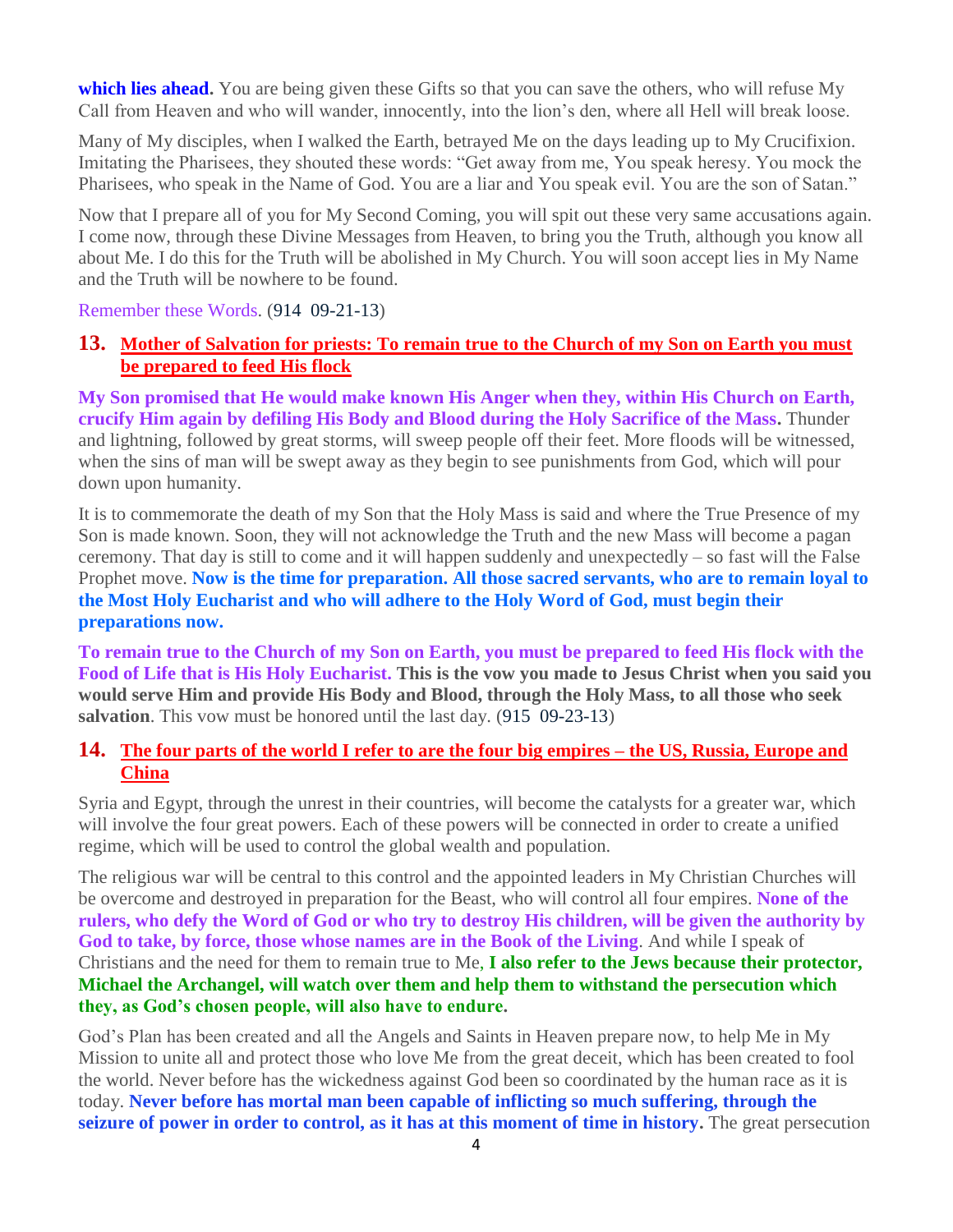against God's children, created by Satan with the willing support of evil, power hungry men and women, in positions of great power, is unfolding before your eyes. Yet, many of you cannot see because you have been fooled. (916 09-24-13)

# **15. [So many have forgotten Me and in many instances take Me for granted](http://www.thewarningsecondcoming.com/so-many-have-forgotten-me-and-in-many-instances-take-me-for-granted/)**

For each day you spend, busy with the needs of others, you must save at least ten minutes of that day atoning for your sins. This is very important, for I love you and welcome you. To communicate with Me properly, you must always come before Me first as a humble servant. When you kneel before Me or simply communicate with Me in your heart, always begin by saying**:**

## **"Jesus forgive me, for I have sinned."**

**After this, you will feel My Presence and I will live within your soul.** The more often you turn to Me, the closer you will become. Soon, I will be like a friend you cannot live without. Then you will turn to Me for every little thing and I will be there. I will always ensure that those of you who spend time in My Company will be given great favors and My blessings will produce calmness of soul and peace of mind. Remember that I respond instantly to those who seek Me out. (917 09-24-13)

# **16. [Woe to those Christians who have deserted Me in favor of new age paganism](http://www.thewarningsecondcoming.com/woe-to-those-christians-who-have-deserted-me-in-favour-of-new-age-paganism/)**

Pagans, on the other hand, in their quest for spiritual peace, seek out the Creation of the True God, rather than their Creator… Many then, through meditation and yoga, open their minds and souls to allow the spirit of evil to corrupt them… Know now that there is only one God. Any other form of adulation amounts to paganism.

Some believe they can heal others, through practices such as Reiki, when what they do instead is infest others including the innocent. When pagans chant, to attract spiritual gifts, they say that this brings them peace. While many believe this, know that within a short period of time – once the spirit of evil has entered their minds – they will become agitated and no respite will they find**.** Every pleasure of the senses is constantly sought out by them and all they will receive in return will be a darkness of the soul… Love, humility or personal sacrifice for the good of others, will be lacking, for **they only worship the senses**. (918 09-24-13)

**17. [Mother of Salvation: Only a few will be brave enough to openly proclaim the Word of God](http://www.thewarningsecondcoming.com/only-a-few-will-be-brave-enough-to-openly-proclaim-the-word-of-god-during-the-crucifixion-of-my-sons-church-on-earth-oo/)  [during the Crucifixion of my Son's Church on Earth](http://www.thewarningsecondcoming.com/only-a-few-will-be-brave-enough-to-openly-proclaim-the-word-of-god-during-the-crucifixion-of-my-sons-church-on-earth-oo/)** (919 09-25-13)

# **18. [God the Father: If I have to destroy cities to stop evil from spreading, then I will do this](http://www.thewarningsecondcoming.com/god-the-father-if-i-have-to-destroy-cities-to-stop-evil-from-spreading-then-i-will-do-this/)**

**Those in political positions, who control the availability of abortion, will be the first to be punished.**  Await now as you will see how they will suffer for the atrocities which they condone before Me. Those groups, who plot the demise of the world's population through abortion, will die in agony by My Hand.

**Those given the responsibility of teaching My children the Truth of the Gospels will need to heed this Promise. I will raise you up when you tell the Truth, but I will throw you into the abyss, if and when you desecrate the Holy Eucharist.**

Fear My Wrath, for it will descend on you suddenly and by then it will be too late for you. **You will never see My Face. I Am giving the leaders of all those who control My Churches on Earth this final warning. (**920 09-26-13)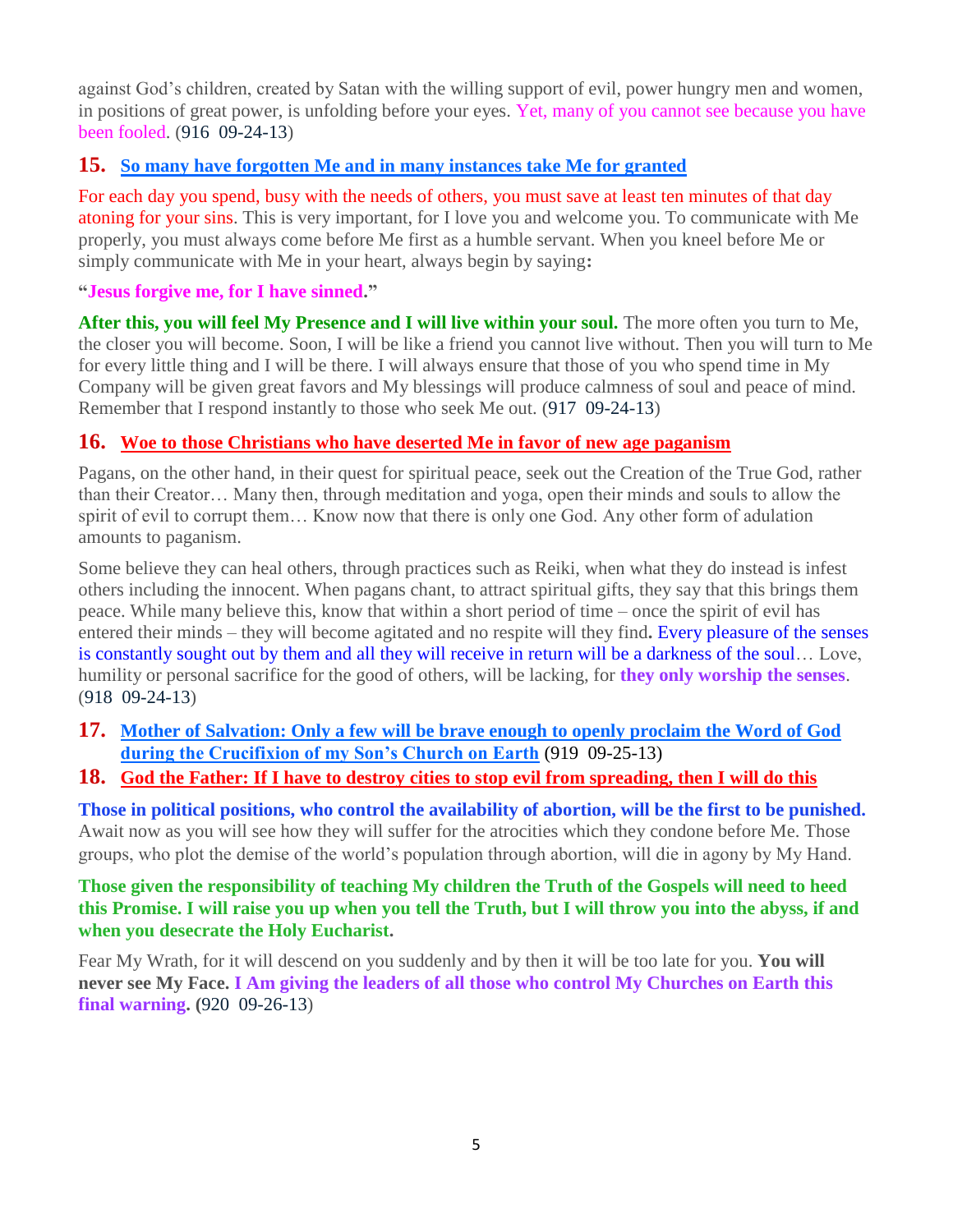# **19. [My True Church will be thrown out of Rome and will have to endure a number of years of](http://www.thewarningsecondcoming.com/my-true-church-will-be-thrown-out-of-rome-and-will-have-to-endure-a-number-of-years-of-desolation/)  [desolation](http://www.thewarningsecondcoming.com/my-true-church-will-be-thrown-out-of-rome-and-will-have-to-endure-a-number-of-years-of-desolation/)**

My dearly beloved daughter, always remind those who believe in Me, but who have no idea that My Second Coming draws close, that they must always be alert to the signs which were prophesied in My Father's Book, for the time which precedes the Great Day.

**The great apostasy is the first sign. This is when belief in the Truth – the Word of God – disappears and when sin is glorified in every part of the world.** The sign for when My Second Coming draws very close is when the great apostasy grips My Church on Earth from within… **By My Church, I refer to those who do not deviate from the Truth and who continue, as before, to accept the Word of God. My True Church will be thrown out of Rome and will have to endure a number of years of desolation.** It will be trampled upon by the heathen and will suffer, but by My Grace, it will remain intact and those brave souls who refuse to desert Me will be given extraordinary Gifts by Me.

**The Catholic Church will embrace the secular world and will declare mortal sin to be no more.** Sin will not be acknowledged and in order to deceive the innocents, they will be told that it is not difficult to enter My Kingdom. **Confessions will stop in the present format.** People will be told to ask for redemption in their own way, and as such, many will not then bother to ask for My Forgiveness. They won't do this because they will no longer accept that sin is caused deliberately and, because of this, that God will forgive all. This is the error which was foretold and which will lead millions into the fires of Hell and they will be led there by **the False Prophet** and **the Antichrist**.

**Soon, all pagan feasts and festivals will be integrated within the Catholic Churches everywhere. Pagans and those who hate God will be invited onto the altars in front of the tabernacles.** This feast will be declared to be the new form of Communion – all God's children joining together in order to respect each other's beliefs and human rights. You, My followers, will be asked to show respect for those who want to destroy My Presence in the Holy Eucharist. You will be accused of being anti-Christian if you do not embrace paganism.

Betray Me and I will forgive you. Deny Me and I will forgive you. But, when you desecrate Me and swear allegiance to the Beast, you become completely separated from Me and you will find it impossible to accept My Mercy. (921 09-28-13)

#### **20. [Ecclesiastical masonry has now reached the greatest level of power within My Most Holy](http://www.thewarningsecondcoming.com/ecclesiastical-masonry-has-now-reached-the-greatest-level-of-power-within-my-most-holy-church-on-earth/)  [Church on Earth](http://www.thewarningsecondcoming.com/ecclesiastical-masonry-has-now-reached-the-greatest-level-of-power-within-my-most-holy-church-on-earth/)**

I must ask all of My sacred servants to watch out for the summons to attend retreats, which will be introduced to persuade them to agree to a new oath of allegiance, which will render useless – should they agree to do this – their most sacred vows, which they made to Me, Jesus Christ.

Ecclesiastical masonry has now reached the greatest level of power within My Most Holy Church on Earth and **it will soon dictate its new liturgy, which will be in defiance of My Most Holy Will.** Created by the enemies of God and disguised as a new adaptation to suit political powers, who want to ban Christianity, it will be presented so quickly that many within My Church will be astonished**.**

Accept the Truth laid down by My Church on Earth. **Do not accept the new laws, which you will be forced to accept in My Holy Name, which will amount to sacrilege.** (922 09-30-13)

# **21. [There is a great misconception as to what makes a man or woman holy in My Eyes](http://www.thewarningsecondcoming.com/there-is-a-great-misconception-as-to-what-makes-a-man-or-woman-holy-in-my-eyes/)**

By the Power of God, the Father, the Most High – I come before even the most lowly, the most unworthy, the most confused, the most tormented of spirit, to give you the Gift to witness My Presence**.** How do I do this? How will you know that I communicate with you? **I will fill you first with the tears of conversion.**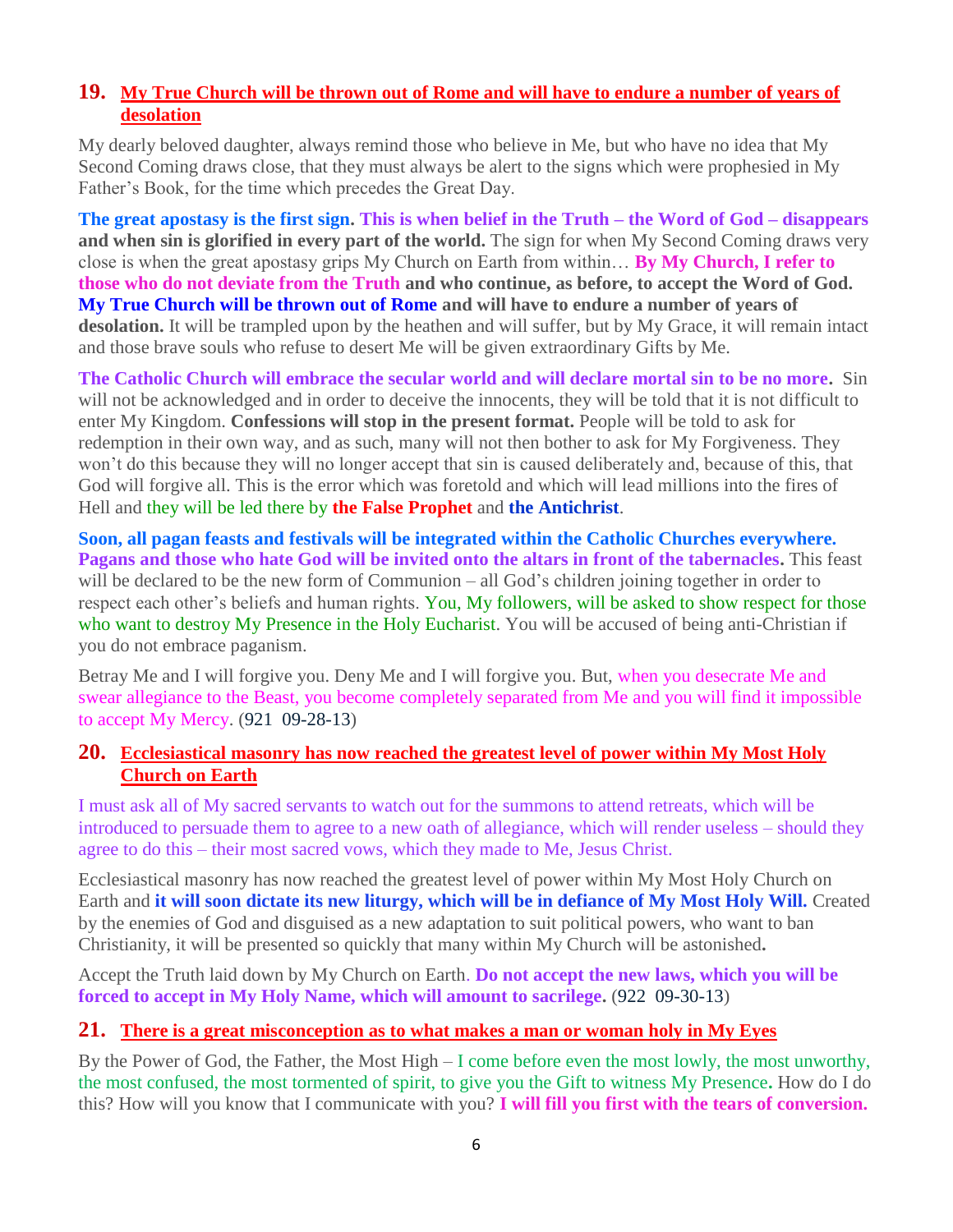#### **You will begin to feel great sorrow as you relive My Crucifixion. You will begin to see life, even in everyday situations, through My Eyes. You will be drawn to others, who have been filled already with the Gift of the Holy Spirit.**

I do not choose those you believe are more worthy, more holy, more blessed, more disciplined, than you. I choose only those who come to Me in total humility, where their own free will has been willingly abandoned by them, so that it can become My Will.

If you truly love Me, you will know true peace. If you truly love Me you will say to Me:

#### *"*Jesus, Your Will is all that matters. My free will is Yours. Do with it as You may*."*

When a soul tells Me this, they are true servants of Mine and they are the reason I can save the rest of those who are too stubborn to recognize the meaning of being in union with Me.

Come to Me and gift your free will to My Father, in order to bring freedom to the human race. Please recite this special Crusade Prayer:

**Crusade Prayer (123) Gift of free will to God:**

My dearest Jesus, hear this prayer from me, a most unworthy soul, and help me to love You more. By my free will, I offer You this Gift back, dear Jesus, so that I can become Your humble servant and remain obedient to the Will of God.

My will is Your Will. Your Command means that I am obedient to Your every desire. My free will is Yours to do with it what it is that is needed to save all people, all over the world, who are separated from You.

I grant this Gift, which was given to me at birth, to Your Most Holy Service. Amen. (923 10-02-13)

- **22. [As the Crucifixion of My Church on Earth commences, you must watch out for all the signs,](http://www.thewarningsecondcoming.com/as-the-crucifixion-of-my-church-on-earth-commences-you-must-watch-out-for-all-the-signs-which-were-foretold/)  [which were foretold](http://www.thewarningsecondcoming.com/as-the-crucifixion-of-my-church-on-earth-commences-you-must-watch-out-for-all-the-signs-which-were-foretold/)** (924 10-03-13)
- **23. [Deny sin and you deny Me](http://www.thewarningsecondcoming.com/deny-sin-and-you-deny-me/)**

**Accept sin as being a good thing or believe, for one minute, that I will excuse it, without reconciliation, then you can no longer claim a place in My Kingdom.** I warn you that this period ahead of you will lead you on the most dangerous path of destruction, unless you remain true to My Holy Word… **My Anger is rising now, as I see how little respect many of you show towards the Truth as it was written in My Father's Book. There can be no other Truth. Any form of deviation can never be accepted by God. No arguments. No human reasoning. No exceptions. The Truth will live for Eternity. Lies will drive you into the arms of the Beast.** (925 10-04-13)

## **24. [You will soon be told to use your faith to create a political campaign around the world to save](http://www.thewarningsecondcoming.com/you-will-soon-be-told-to-use-your-faith-to-create-a-political-campaign-around-the-world-to-save-the-poor/)  [the poor](http://www.thewarningsecondcoming.com/you-will-soon-be-told-to-use-your-faith-to-create-a-political-campaign-around-the-world-to-save-the-poor/)**

You will be told that I, Jesus Christ, always loved the poor**. The problem is this. I seek out the poor of spirit first – to free them away from their lost lives. The poor of soul – those who have little spiritual feeling for God – are the ones I crave.** Blessed are those who are poor in this life, with little to show for it, but who love Me, for these people are not poor at all. The rich man, who has no love for Me, is in more need of My Love, My Mercy, My Compassion, than those who are forced to find food, clothes and shelter. How you love Me and how you ask Me to save you is what you need to pay attention to. The Sacraments will be the saving force of those who are rich and poor, but who have no love for Me.

#### **Very shortly, statues, relics, posters, cups and large commissioned paintings will be made of the False Prophet to be placed in Churches everywhere. His image, along with the Antichrist, in time,**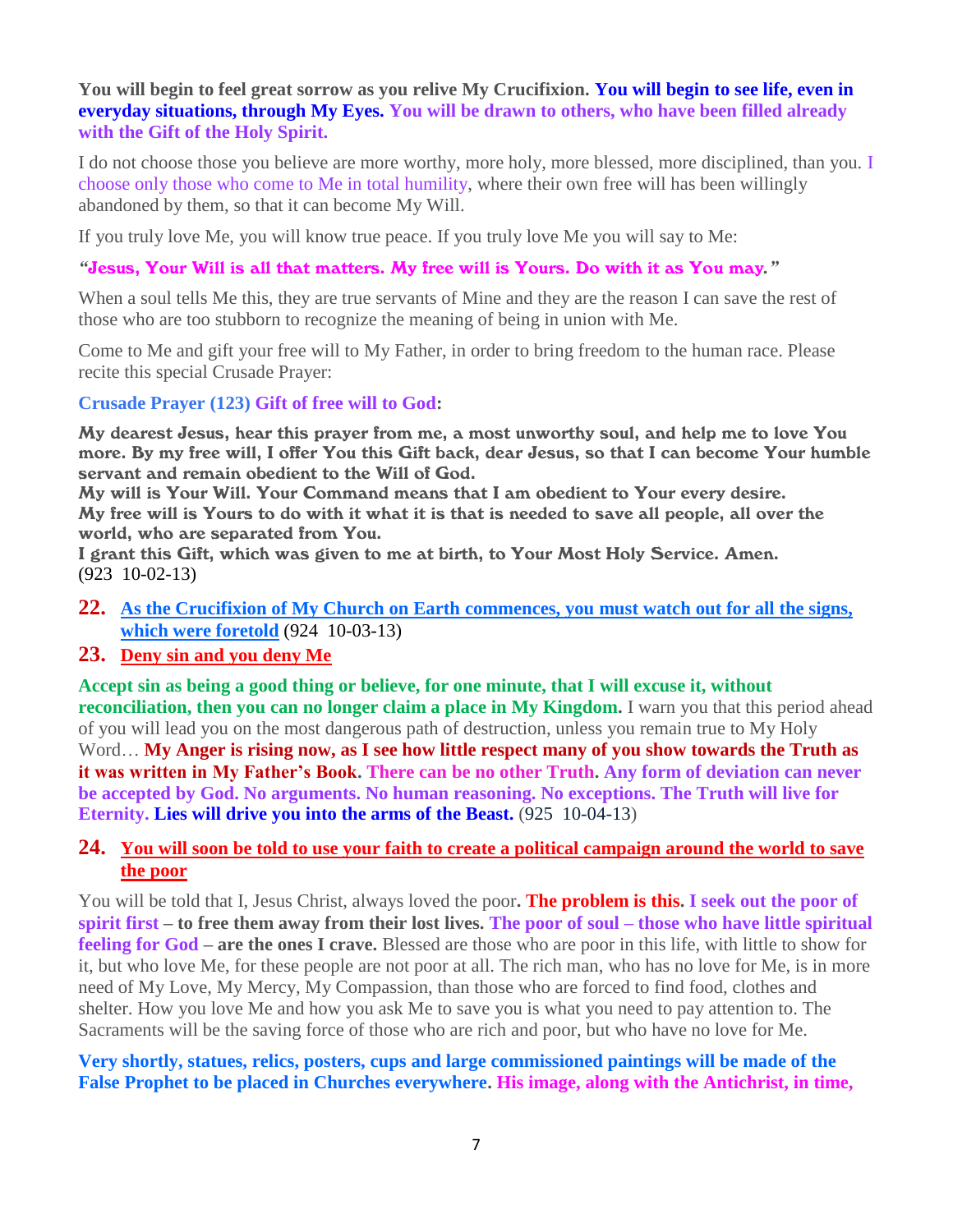**will adorn many public places, churches, political centres, as well as, in countries where their parliaments will be seen to embrace the Catholic Church in a 'new light.'**

**My Teachings will be twisted in order to destroy My Church and steal those souls closest to** 

**Me…** When I appoint leaders and when a chosen soul has been appointed to spread My Holy Word, within My Church on Earth, the Truth is always straightforward, clear, concise, and straight to the point. **My Word, My Sacraments, My Teachings do not need to be improved upon, for they came from Me.** I Am God. I Am Perfect. My Word remains forever. (926 10-06-13)

#### **25. [Relax, all of you, and know that God is ever Powerful and that no act, however evil, cannot be](http://www.thewarningsecondcoming.com/relax-all-of-you-and-know-that-god-is-ever-powerful-and-that-no-act-however-evil-cannot-be-trampled-on-by-him/)  [trampled on by Him](http://www.thewarningsecondcoming.com/relax-all-of-you-and-know-that-god-is-ever-powerful-and-that-no-act-however-evil-cannot-be-trampled-on-by-him/)**

Today I ask that all those who accept that I now speak to the whole world, through the Book of Truth, to prepare yourselves. Never allow My Messages to cause you concern, worry or panic. **Never believe that I would ask you to run from your homes into refuges, for this command does not come from Me. The refuges I speak of are those places you need to go to in order to receive Mass and the Sacraments.**

**You must always keep the Blessed Seal of the Living God in your homes and in whatever format you can, in order to carry it with you also.** This will protect you from any kind of persecution and you will gain the strength necessary to remain true to God and everything, which is laid down clearly in the Most Holy Bible.

**Those of you who choose to respond to My Call are blessed. You, in turn, through your act of love for your neighbor, will spread the Seal of the Living God everywhere you go.** Now you must do this. Trust in Me. Never feel restless, for I do not spread fear. I spread the Truth, which for some can be overwhelming. (928 10-11-13)

#### **26. [Once the Heavens and Earth become one, there will](http://www.thewarningsecondcoming.com/once-the-heavens-and-earth-become-one-there-will-be-no-purgatory/) be no Purgatory**

**All of God's children, who are chosen to join with the angels and saints, will live a perfect existence.**

The world will become as it was in the beginning and no discord will be felt. **All of God's children, who are chosen to join with the angels and saints, will live a perfect existence.** But know this. **Those who do not accept the reality of the New Paradise, when they have been given every chance to decide which path they wish to choose, will not be given a second chance.** Once the Heavens and Earth become one, there will be no Purgatory. The only path souls will take, who refuse to accept My Mercy when it is handed to them freely, will be the one which leads to Hell. Many will be so stubborn, because they rely almost completely on intellectual reasoning, that they will, unwittingly, choose to spend eternity in the fires of Hell.

Those who do not believe in God, or accept the Truth, do not believe in the existence of Satan. He, the Deceiver, will cloud their minds with lies, so as to entice them into the chambers of torture. Once there, because of his hatred of man, he will make them suffer non-stop for eternity. (929 10-12-13)

# **27. [You do not know Me because you do not recognize Me](http://www.thewarningsecondcoming.com/you-do-not-know-me-because-you-do-not-recognise-me/) (**930 10-13-13**)**

**28. [Mother of Salvation: To the priests in the Catholic Church, I urge you to carry my Most Holy](http://www.thewarningsecondcoming.com/mother-of-salvation-to-the-priests-in-the-catholic-church-i-urge-you-to-carry-my-most-holy-rosary-beads/)  [Rosary beads](http://www.thewarningsecondcoming.com/mother-of-salvation-to-the-priests-in-the-catholic-church-i-urge-you-to-carry-my-most-holy-rosary-beads/)**

To the priests in the Catholic Church, I urge you to carry my Most Holy Rosary beads and a Benedictine Cross with you at all times. You must recite my Holy Rosary every single day and watch out for those in the higher ranks within the Church to see who recites my Holy Rosary in public. My Rosary is the most powerful prayer and, when said daily, will destroy the power of the Evil One. Those, whose souls have been darkened by Satan, will find it too painful to recite this prayer. (931 10-14-13)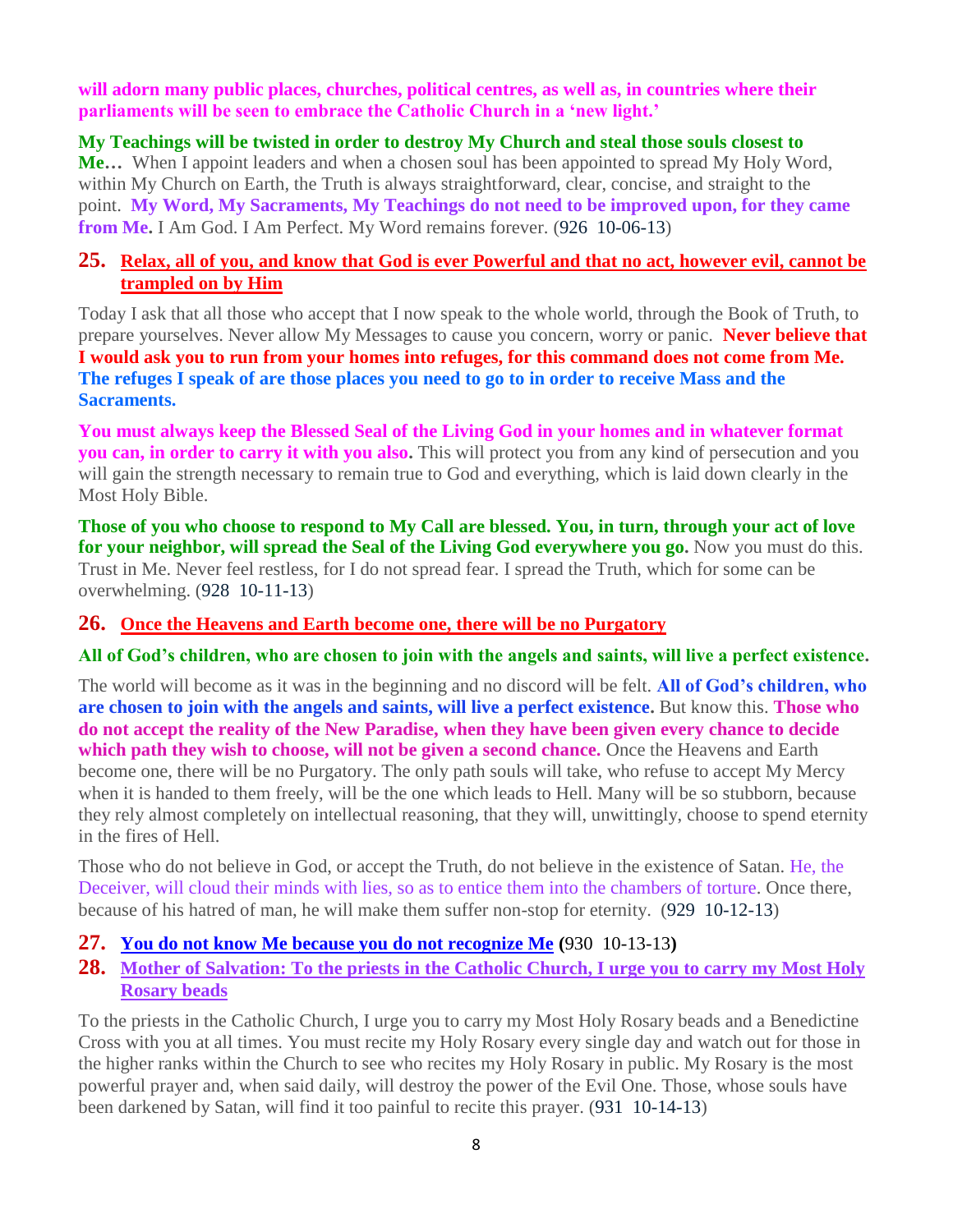# **29. [The plans have been drawn up by the unholy trinity where all that is True will be banished](http://www.thewarningsecondcoming.com/the-plans-have-been-drawn-up-by-the-unholy-trinity-where-all-that-is-true-will-be-banished/)**

Those in the Catholic Church will be the first to witness the destruction and desecration of the Sacraments. Those who are loyal to Me, Jesus Christ, will prepare diligently for this terrible wilderness into which My Church will be plunged. You must prepare now, because it will be through your allegiance that all of God's children will be able to receive the Sacraments in their holy state.

Those who will succeed to new positions of power, within all your denominations, will be led by the False Prophet and all will mouth his words and copy his actions.

Woe to those who side with the False Prophet for he is the antithesis of John the Baptist and will be the precursor of the Antichrist who will rule over all of you.

**You will be protected by Me, for soon I will be all you have to guide you…** The plans have been drawn up, by the unholy trinity, where all that is True will be banished. All that appeals to the secular world, when human greed and desire to ignore sin, will be presented through all Christian Churches to the faithful.

When the lies are presented to you, they will appear to be a good thing. The badge of humility will be common in all of your churches, as it will be adopted by those among them who will deceive you.

Every trait, associated with Me – My Love for the impoverished; My Love for the weak and humble; My disapproval of greed, avarice and lust, will be used as part of the arguments used to force you to accept this new doctrine – this new One-World Religion, to prepare the world for the rule of the Antichrist. (932 10-15-13)

#### **30. [The Serpent gives the Antichrist special messages, which he documents carefully](http://www.thewarningsecondcoming.com/the-serpent-gives-the-antichrist-special-messages-which-he-documents-carefully/)**

My dearly beloved daughter, the most unholy trinity, consisting of My three enemies, the False Prophet, the Antichrist and the Dragon, that is Satan, will rise now in defiance against the Most Holy Trinity.

Just as My own chosen Prophets are communicated with, the Serpent gives the Antichrist special messages, which he documents carefully and then shares with his hierarchy on Earth. **These messages contain instructions to desecrate My Church, in preparation for the Antichrist to take up his throne and fool the world into believing he is the Christ, the Savior of the World.**

Heed now, all of you who dismiss this warning. Soon, many of My disciples, who love Me, but who do not believe in these Messages, will face great danger. The plan to take you away from Me has begun, and unless you remain cautious and alert, you will be enticed into the den of darkness. He, the Antichrist, will emulate every aspect of My Divinity, made known to him by the Serpent. He, the Serpent, watched My Crucifixion and only he has the knowledge of the details, which surrounded this terrible event. He will mock Me by instructing his devoted servants into re-constructing rituals, back to front, in My Church. My Word will be taken and new obscene parts will be added to It in order to honor the Beast, and many will not understand the significance.

All I have taught you will be back to front, upside down and inside out… Sadly, those who believe they will reign in a paradise, promised to them by the Deceiver, will find themselves thrown into the lake of fire where they will suffer for eternity. (933 10-16-13)

#### **31. [Every new law, soon to be introduced by enemies within My Church, will mock the Truth laid](http://www.thewarningsecondcoming.com/every-new-law-soon-to-be-introduced-by-enemies-within-my-church-will-mock-the-truth-laid-down-by-my-father/)  [down by My Father](http://www.thewarningsecondcoming.com/every-new-law-soon-to-be-introduced-by-enemies-within-my-church-will-mock-the-truth-laid-down-by-my-father/)**

The Deceiver, through his servants, cannot resist mocking Me, for he hates Me. He will insult every vessel in My Church through actions, words and the addition of Satanic symbols**…** His final insult before Me will be carried out through the Antichrist, who will imitate Me and fool the world into believing that he is Me, Jesus Christ, and that he has come to save the world. (934 10-17-13)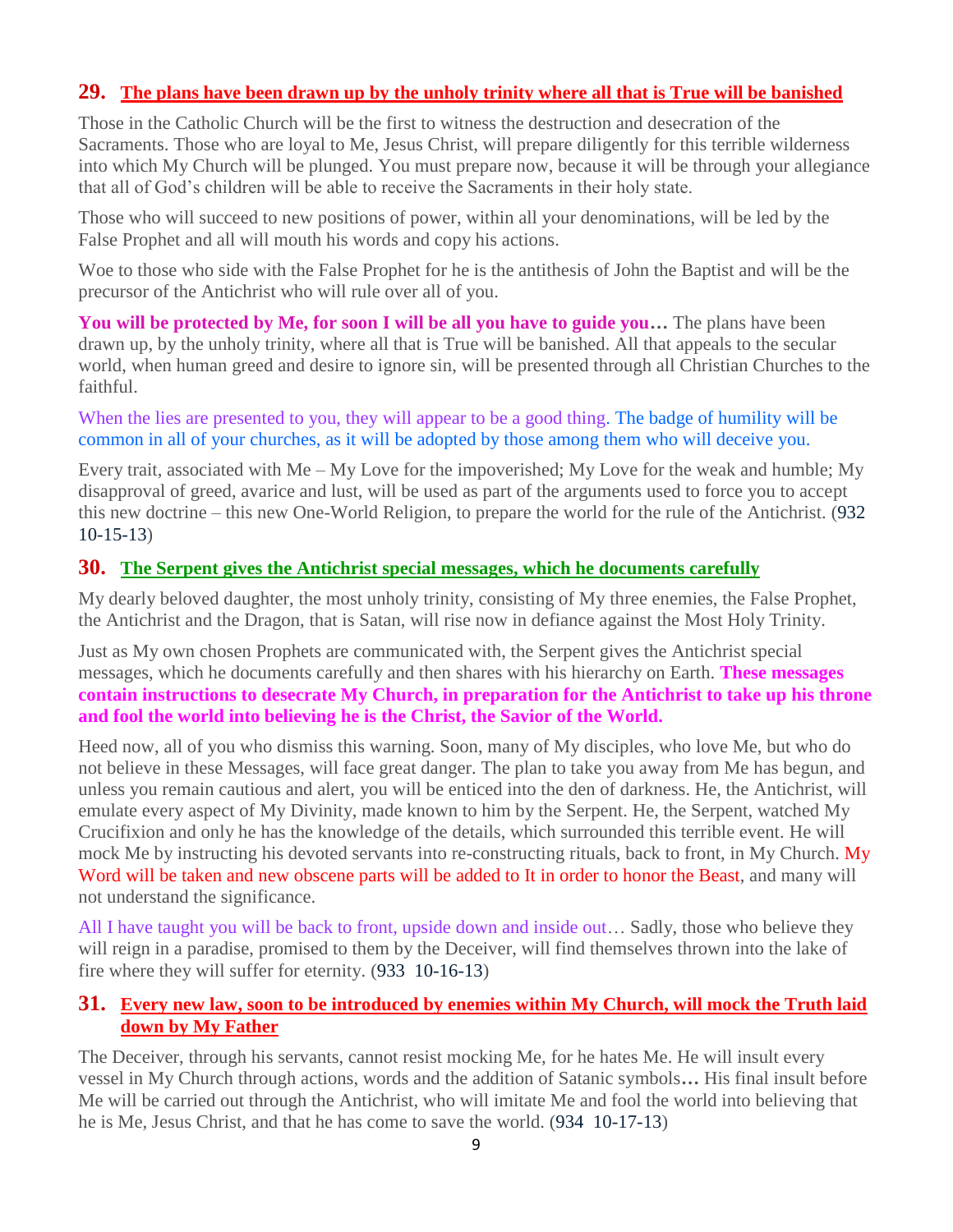# **32. [I may be their only true friend, their only salvation, but many of them will ignore My](http://www.thewarningsecondcoming.com/i-may-be-their-only-true-friend-their-only-salvation-but-many-of-them-will-ignore-my-warnings/)  [Warnings](http://www.thewarningsecondcoming.com/i-may-be-their-only-true-friend-their-only-salvation-but-many-of-them-will-ignore-my-warnings/)**

Even those who hear My Voice will ignore Me and dismiss My Words as heresy. They will not recognize the times they live in and will only realize the Truth during The Warning. By then, many of them will have cursed Me and removed themselves so far beyond Me that I will not be able to reach into their hearts or save their souls.

Do not underestimate the hatred which the Devil has for Me. He betrayed My Father terribly, but he detests Me. This means that he hates My Church and it will be between My Church on Earth and the demons sent by Satan that the final battle will take place. (935 10-18-13)

## **33. [The Antichrist will create grants to entice companies, organizations, as well as charities, to](http://www.thewarningsecondcoming.com/the-antichrist-will-create-grants-to-entice-companies-organisations-as-well-as-charities-to-work-for-his-new-one-world-trade-centre/)  [work for his new one world trade centre](http://www.thewarningsecondcoming.com/the-antichrist-will-create-grants-to-entice-companies-organisations-as-well-as-charities-to-work-for-his-new-one-world-trade-centre/)**

When My Image disappears and is no longer seen and when My Crosses, Holy Bibles, missalettes for the Holy Mass, rosary beads, medals, scapulars and Benedictine Crosses are no longer to be found, you will know then that the reign of the Beast has commenced.

The world will sing the praises of the Antichrist. No sooner will he have created peace – a false peace – created because of wars he helped to start – than he will make startling statements. He, the Antichrist, will declare that he has received messages from God the Father and they will seem to be authentic. Then, using the power of the occult, he will be seen to heal many and appear to have great spiritual gifts. Many will be astonished by the 'so-called' miracles he will seem to perform and the world will adore him and lay prostrate at his feet. **Then he, the Antichrist, will declare himself to be Jesus Christ, the Son of man, and say that the time has come for him to reclaim the world and salvage the whole of humanity.** Anyone who dares to challenge the filth and obscenities, which will pour from the mouth of the Beast, will be punished severely.

He will be fluent in many languages; he will be handsome; have a great sense of humor and extraordinary communications skills. He will be very careful as to what he says about God and he will never refer to the Mother of God, for she will be seen to have no further role to play.

The Antichrist's interviews on television will be common and people will hang onto every word, which comes out of his mouth. He will influence politicians in every nation and those with whom he is seen will be treated like royalty. It will not end there. His quotes will be preached upon the pulpits of all churches. He will be given great honor and position in all churches, until eventually he will sit on the new throne in the new temple of Babylon.

Everyone who swears allegiance to him, either through religious ceremonies, business or trade agreements, will have to take a mark. Those who accept the mark, which will be in the form of a bank card and special chip, which will be embedded into their hand, will lose their souls to him. **All those who wear the Seal of the Living God will escape the clutches of the Antichrist and become immune to the horror.** (**9**36 10-19-13)

#### **34. [You must remain calm, at peace, but with a firm resolve to continue to proclaim the Holy](http://www.thewarningsecondcoming.com/you-must-remain-calm-at-peace-but-with-a-firm-resolve-to-continue-to-proclaim-the-holy-word-contained-in-the-gospels/)  [Word contained in the Gospels](http://www.thewarningsecondcoming.com/you-must-remain-calm-at-peace-but-with-a-firm-resolve-to-continue-to-proclaim-the-holy-word-contained-in-the-gospels/)**

I desire to reveal to all of you, My beloved apostles – those who walk the Earth and who proclaim My Holy Word – that you must cling to Me, your Jesus, like never before… Those of you who side with the False Prophet and the Antichrist will be ensnared by Satan and he will not let you go free. Those of you who walk alongside My enemies and swallow the chalice of the Serpent will be destroyed by him should you dare to challenge him.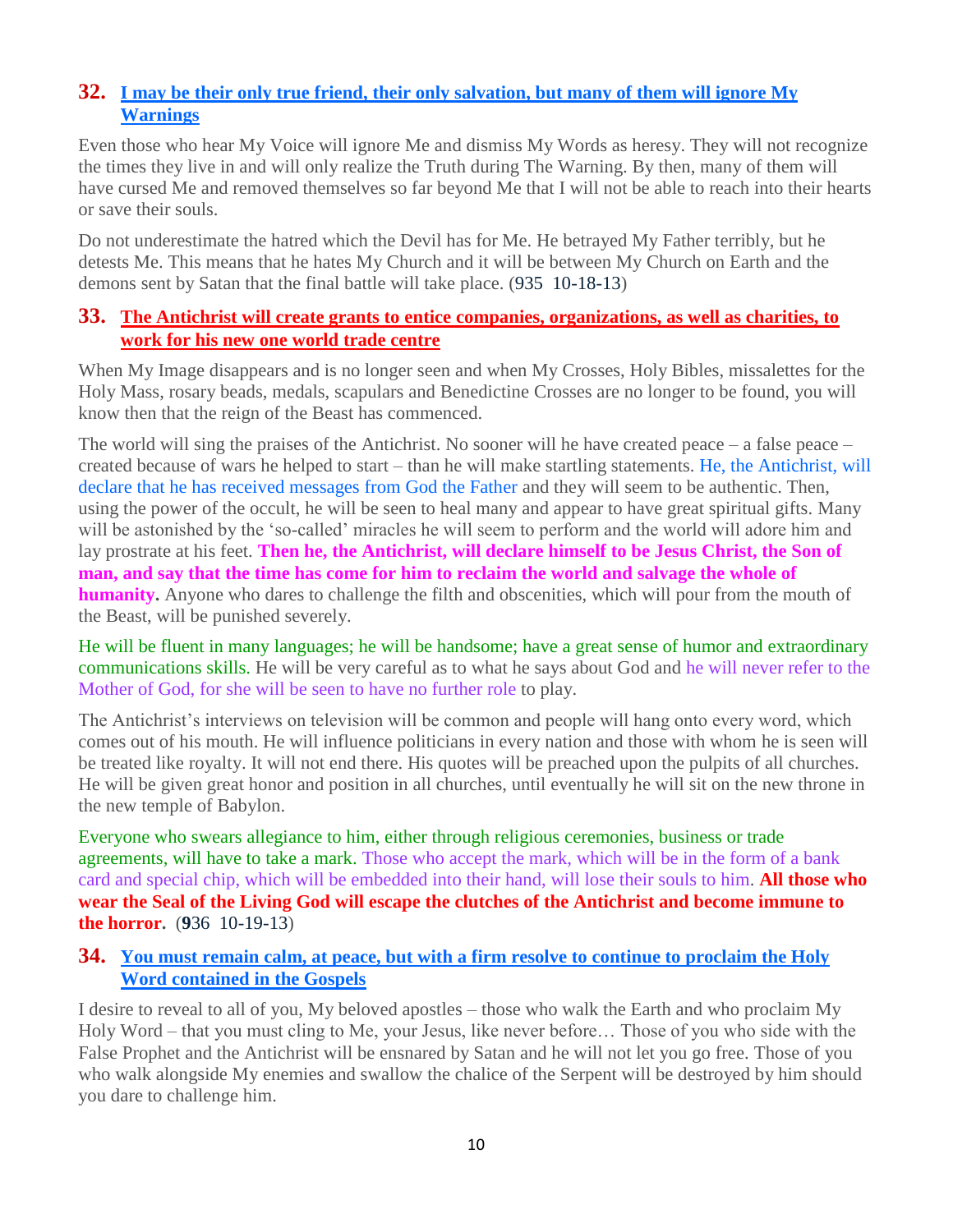Heed now, My warning – side with the Beast and swear an unholy oath to honor heresy and you will find it very difficult to prize yourselves away from his vile grip. (937 10-20-13)

# **35. [The schism in My Church will be broken into different stages](http://www.thewarningsecondcoming.com/the-schism-in-my-church-will-be-broken-into-different-stages/)**

The schism in My Church will be broken into different stages. The first stage will be when only those who truly know Me, and understand the Truth of the Holy Gospels, will decide that they cannot accepts lies in My Name. The second stage will come about when people are denied the Holy Sacraments, as they are meant to be. The third stage will be when My Churches have been desecrated and that will be when My sacred servants will, at last, understand the Truth contained in the Book of Revelation. (938 10- 20-13)

# **36. [They will follow like lambs to the slaughter, the road to destruction](http://www.thewarningsecondcoming.com/they-will-follow-like-lambs-to-the-slaughter-the-road-to-destruction/)**

You, My chosen people, who do not deviate from the Truth, will find this journey difficult. Never, for one moment in your lives, would you have imagined the terrible deceit, which you are about to witness. My enemies are well-prepared, have much influence and are well funded. They have many advantages, but they have not got, on their side, the Power of God. Not only do they not possess the Power of God, My Father, the Almighty One, but they can be struck down at any time by His Will.

When those who say they are true Christians, accept heresy, instead of My Holy Word, they blaspheme against Me. They are well-aware of the Truth and they must be alert to My Word every second… You still do not know, yet, that the Truth was given to you, in the Most Holy Bible. Why do you continue to defy the Word of God, argue, reject and fight against the Hand which created you? You are no more informed than those who crucified Me… Because of your refusal to accept the final prophecies, you will deny Me. All your services to Me will mean nothing, for you will follow the one sent by Satan to deny you your rightful inheritance in My Paradise.

How you make Me weep. How you will betray Me will be reflected in the persecution which you will bring to bear on those you call your brothers and sisters, in My Name. You will become indoctrinated with lies, as others before you were, by wicked leaders and dictators of the past. Because of your lack of real love for Me, which requires great sacrifice, you will bring Me much grief and suffering. While the enemies of My Church will draw you into a web of deceit, you will sing their praises, adore and love those who hate Me and I will be forgotten. (939 10-21-13)

# **37. [All those who wear the triangle, the sign of the most unholy trinity, will be involved in](http://www.thewarningsecondcoming.com/all-those-who-wear-the-triangle-the-sign-of-the-most-unholy-trinity-will-be-involved-in-endorsing-such-charities-2/)  [endorsing such charities](http://www.thewarningsecondcoming.com/all-those-who-wear-the-triangle-the-sign-of-the-most-unholy-trinity-will-be-involved-in-endorsing-such-charities-2/)**

Every corner of My Church is being prepared for the new rituals. Public declarations of the need to be humble and caring will set the precedence for the secular philanthropy, which will be introduced by the Antichrist. All these servants of Satan are joining in celebrations in private and their worldwide network will create global charities, set up to convince you that they are divinely inspired.

All those who wear the triangle, the sign of the most unholy trinity, will be involved in endorsing such charities, so that it will elevate them in the eyes of the world… when you see the world's largest banks join them in their efforts, you will know then that this is an act designed to deceive you.

The times are moving quickly and amidst this, seemingly well-ordered and carefully orchestrated propaganda, the cracks will begin to appear. When Satan is at work, confusion spreads; division is created; contradictions become rampant and nothing is ever orderly. Certain honors, accorded to Me before My Tabernacles, will disappear. Perpetual Adoration hours will be stopped and soon they will strip the Churches of the statues of the Saints. (940 10-22-13)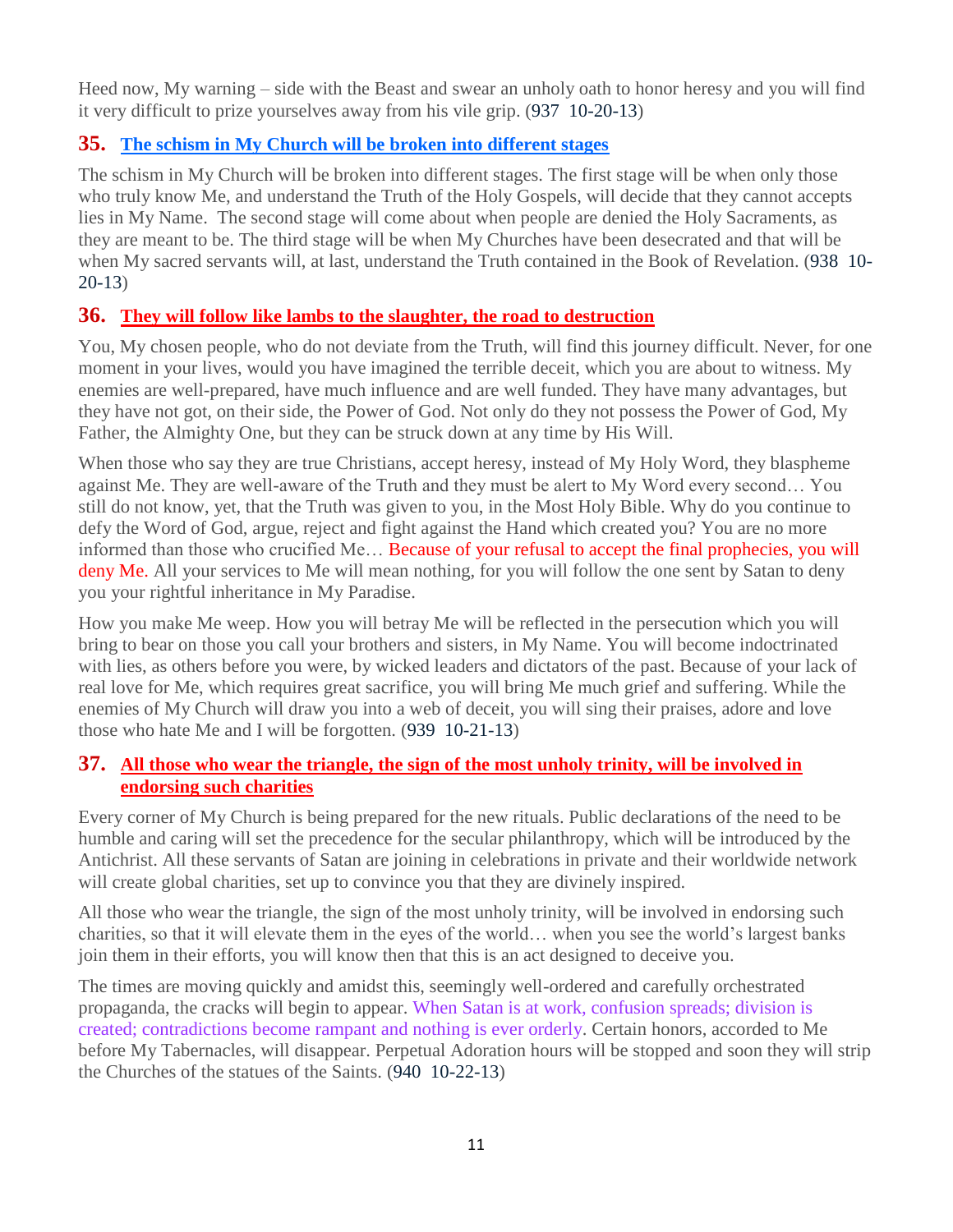## **38. [You are the generation, which will have to bear witness to the final Crucifixion of My Church](http://www.thewarningsecondcoming.com/you-are-the-generation-which-will-have-to-bear-witness-to-the-final-crucifixion-of-my-church/)**

My beloved servants will unite in union with Me – less than half of them – but their loyalty to Me will help My Army to survive and grow in order to spread the Gospels during the global darkness which will be felt during this, the greatest apostasy of all time.

Know also that those who claim to be holy people, knowledgeable in Holy Scripture and the Teachings of My Church, will queue up and be the first to condemn you, because you are following the Truth.

The Gift of the Holy Spirit will fall only upon those worthy to receive this precious Gift from God. Those empty of the Holy Spirit will scream abuse and try to convince you to follow the heresies, which will soon become rampant in all Christian churches. The more they show their fear for these Messages, the more they will strike out at you. You must ignore their hateful venom and remain silent. These days are almost upon you. Some of you will already have glimpsed the severe opposition, which you will have to endure because of Me. **(**941 10-22-13**)**

#### **39. [God the Father: This is a Call for the salvation of those of you who will not question the](http://www.thewarningsecondcoming.com/god-the-father-this-is-a-call-for-the-salvation-of-those-of-you-who-will-not-question-the-heresies-about-to-be-declared/)  [heresies about to be declared](http://www.thewarningsecondcoming.com/god-the-father-this-is-a-call-for-the-salvation-of-those-of-you-who-will-not-question-the-heresies-about-to-be-declared/)**

I ask you to look to My Holy Bible, the Gospels, and seek out the signs you were given about the great apostasy foretold, for it has engulfed the world and spreads like a deadly virus into every conceivable part of your society. You have been infested and now I Come, Your Father, to cleanse you of this terrible affliction. You must beg Me for help, before it is too late for you.

You must now recite this Crusade Prayer. Ask Me for help.

#### **Crusade Prayer (124) Hear my plea for freedom**

O God, my Merciful Father, Creator of all that is, hear my plea for freedom. Release me from the chains of slavery and protect me from evil persecution. Help me to discern the Truth and come to my aid, even if I am confused and may doubt Your Word. Forgive me if I offend You and take me into the refuge of Your New Paradise on Earth. Amen.

#### (943 10-24-13)

#### **40. [Very few people in the world today have any faith or belief in God](http://www.thewarningsecondcoming.com/very-few-people-in-the-world-today-have-any-faith-or-belief-in-god/)**

Man has suffered untold hardship because of Satan. So many people do not understand how much he destroys lives. He wrecks your relationships with other people, attracts you to vices, which destroy you, changes you and entraps you. No matter what he gives you, you will always feel empty… As your life on Earth will be changed beyond your comprehension, by the Antichrist, I have to warn you. I do this, not to bring you fear, but to prepare you for the Truth. Only the Truth will free you from the wickedness of those who live, breathe and who will die because of their allegiance to Satan and his demons. (944 10-25-13)

#### **41. [The Great Day will dawn and soon the world without end will begin](http://www.thewarningsecondcoming.com/the-great-day-will-dawn-and-soon-the-world-without-end-will-begin/)**

Why, oh why, have you deserted Me? Why do those of you who believe in Me and who know Me, hurt so many of your brothers and sisters? Why does hate thrive in your hearts? Why do you feel the need to question the Gospels now, when they have existed for so long? Who gave you the authority to misinterpret My Word given to My apostles? Why are you twisting them and why do you not believe what I said? My Word is very clear. When I speak, I mean what I say. If I say one thing, I do not mean another. Why would I, for example, contradict Myself and especially now in this Mission?

What is given to God's prophets is the Truth. Anything which contradicts these Messages, from the mouths of those who claim that I speak with them, must be rejected by you. I would never compete with My Own Voice, because I must ensure that you are given the Truth. (945 10-26-13**)**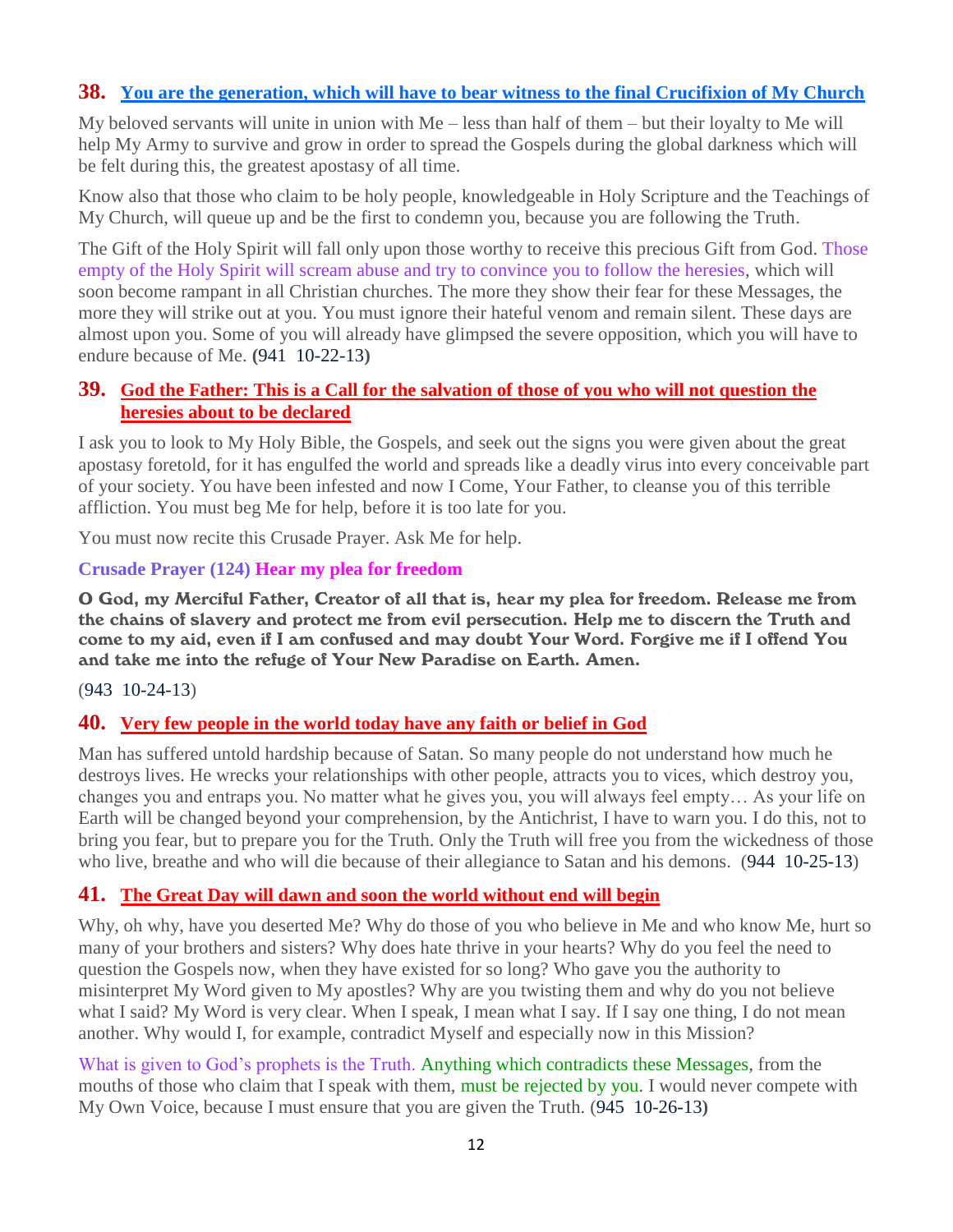# **42. [My Church was built upon the Truth, and nothing but the Truth should spill from her lips](http://www.thewarningsecondcoming.com/my-church-was-built-upon-the-truth-and-nothing-but-the-truth-should-spill-from-her-lips/)**

When My Church is applauded openly by a proud and secular world, know then that the two separate entities are close to joining as one. When My Church embraces the secular world, becomes politically motivated by it, and seeks recognition in the world of politics and business, know then, that I would never condone such action… When My Church speaks only of this world, its woes, its problems, the suffering of man and does not preach the Word of God, it separates itself from Me… My Word can never be changed and any man who takes My Word and defiles it will suffer eternal punishment. (947 10-27-13)

#### **43. [Mother of Salvation: My Son's Church will become the seat of the Antichrist](http://www.thewarningsecondcoming.com/mother-of-salvation-my-sons-church-will-become-the-seat-of-the-antichrist/)**

It will be from here that he, the Antichrist, will declare that he is the Christ and that the world will be saved through him.

By accepting lies, you deny the Truth. By ignoring the Truth, you will believe in a fabricated web of deceit, spun by the Evil One and this will entrap you. Once entrapped, you will be tempted to follow the crowds, in every nation, who will pay great respect to the Antichrist. Please, children, recite this Crusade Prayer to fight the heresy, which will cover my Son's Church on Earth.

#### **Crusade Prayer (125) To defend the Most Holy Word of God**

O Mother of Salvation, help me, a humble servant of God, to defend His Most Holy Word in times of torment. Consecrate me, dear Mother, to your Son, so that He can cover me with His Precious Blood. Grant me, through the Intercession of your Son, Jesus Christ, the grace, the strength and the will to remain true to the Teachings of Christ in the times of Tribulation, which will devour His Most Holy Church on Earth. Amen.

(948 10-29-13)

#### **44. [When you lack humility, pride will flood your souls and you will sin against Me](http://www.thewarningsecondcoming.com/when-you-lack-humility-pride-will-flood-your-souls-and-you-will-sin-against-me/)**

Unless you are capable of declaring to Me, Jesus Christ, openly, your weaknesses, your sins and your hatred of one another, through reconciliation, you will not remain pure. Without purity of soul, you are not capable of becoming humble in My Eyes. When you lack humility, pride will flood your soul and you will sin against Me. When you sin against Me, you do this in a number of ways.

You will feed your lusts, greed and pride first. Then you will behave as if you are all knowledgeable, smarter and better than others. Then you will judge others. Then you move to the next stage. You will mock those who are in true union with Me, by declaring them to be imperfect. After that you will create slander against all those who remain True to Me. Yet, you will convince yourself that you are filled with the Holy Spirit. But, it will not be the Holy Spirit, which inspires you. Instead, it will be the spirit of evil, which will invade your soul, and you will believe that you are being guided by Heaven. (949 10-30-15)

- **45. Take My Message. Press it close to your heart and ask: "Jesus, is this You? Am I truly in need of Your Help?" and I will give you the answer** (950 10-31-13)
- **46. [My loyal disciples, including priests and the sacred servants of all Christian faiths, will remain](http://www.thewarningsecondcoming.com/my-loyal-disciples-including-priests-and-the-sacred-servants-of-all-christian-faiths-will-remain-close-by-my-side/)  [close by My Side](http://www.thewarningsecondcoming.com/my-loyal-disciples-including-priests-and-the-sacred-servants-of-all-christian-faiths-will-remain-close-by-my-side/)**

I, Jesus Christ, the Lamb of God, only have the Authority to reveal to you the Truth in these times. The Truth will upset many and the Truth will be bitter to swallow, for it is of such magnitude that only those who are strong in their love for Me will be able to accept it. The Truth will, no matter how difficult it is for you to digest, set you free. It will open your eyes to evil, when it masquerades as good, to wicked men who spread blasphemy when they say they speak My Word and to My enemies who want to destroy God's children.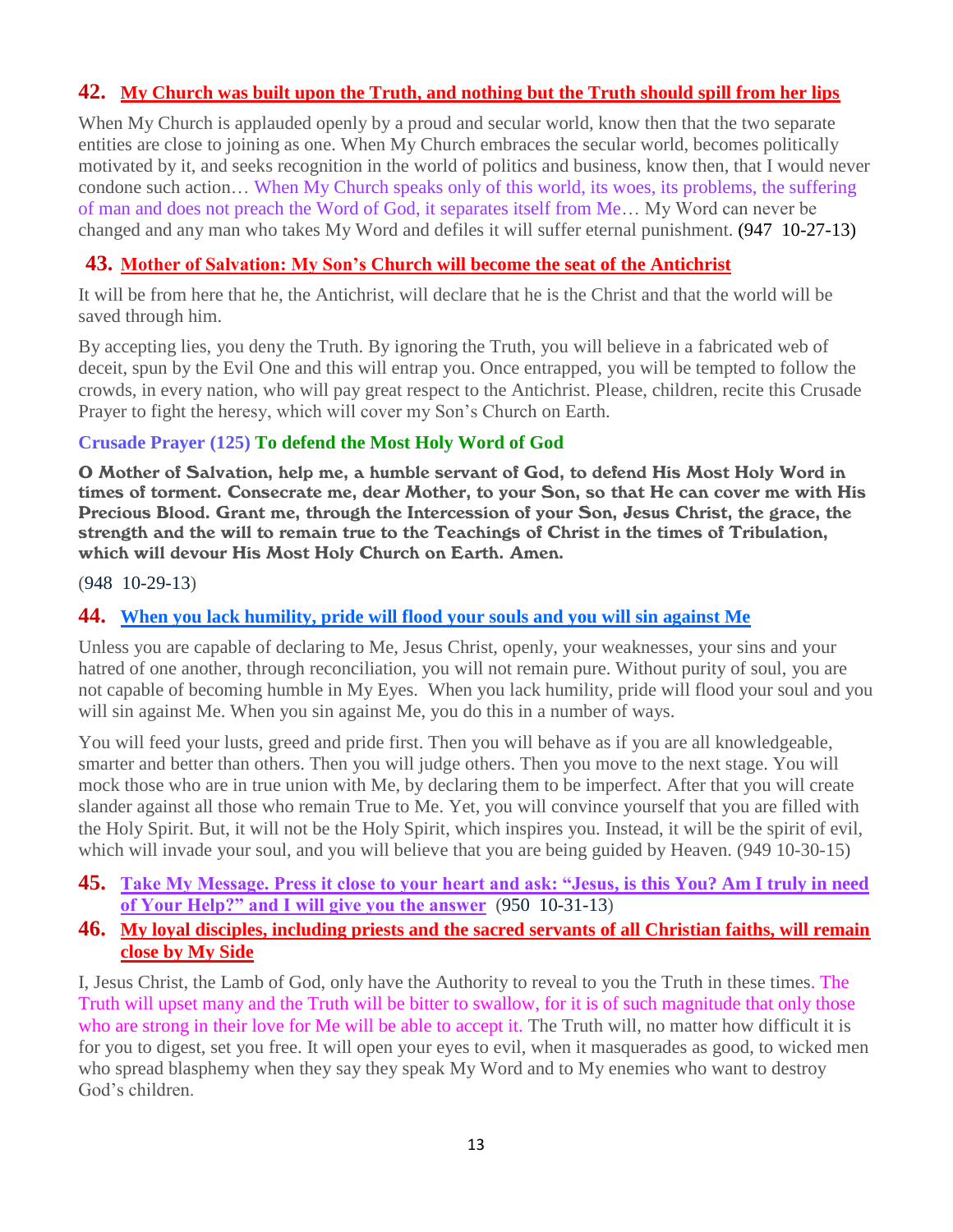Many false prophets, spread in every nation, will rise to proclaim that the lies poured out from the mouth of the Antichrist, are the truth. They will also say that the Antichrist is Me. They will say everything about the Gospels, which will seem to be accurate and will use extracts from the Holy Bible, including quotes from Me, to justify their vile missions. But to those who know Me, you will always find the lie and the heresy buried within their so-called prophetic words.

They will contradict these Messages and declare My Word to be heresy. **Now is the time to shut out all those voices, which urge you to listen to them, instead of Me.** You must continue to remind yourselves of the Truth contained in the Holy Gospels. You must listen to Me, as I instruct you.

The Catholic Church will make a number of alarming statements, as to why it has to change and amend every part of its structure… Many of My sacred servants will be weeded out and made scapegoats. Many will be sought out and falsehoods, as well as other claims, will be made against their good name before they are dismissed. This is how many sacred servants will be turned away from My Church in order to allow the enemies of God to take full control from within it… My Church will become so fragmented that all trust within its walls will be broken. This will create a great fear and then, in a manner which will not seem clear at first, the Catholic Church will become a leading force in the new one-world religion. (951 11-01-13)

# **47. [The greatest persecution will be inflicted by Christians upon Christians](http://www.thewarningsecondcoming.com/the-greatest-persecution-will-be-inflicted-by-christians-upon-christians/)**

The scourging of My Body on Earth will be at its worst from within, as brother will turn against brother and sister against sister. You will soon see the declaration of the new prayers, which will be introduced by the new liturgy.

The main changes will refer to the Holy Communion, where it will be presented as something, which bears little resemblance to My death on the Cross, when I gave up My Body for all sinners. By declaring that Holy Communion means the joining together of all of humanity, as one before God, you will insult Me, because this would be contrary to the Truth. (952 11-02-13)

#### **48. [I give no man the authority to judge another, to speak evil of another or to cast aspersions on](http://www.thewarningsecondcoming.com/i-give-no-man-the-authority-to-judge-another-to-speak-evil-of-another-or-to-cast-aspersions-on-the-spirituality-of-another-soul/)  [the spirituality of another soul](http://www.thewarningsecondcoming.com/i-give-no-man-the-authority-to-judge-another-to-speak-evil-of-another-or-to-cast-aspersions-on-the-spirituality-of-another-soul/)**

The way to identify a satanic attack is to look at the way in which souls, who are infested by the evil one, behave. They will never be calm. Instead, with a fierce restlessness, they will scream obscenities, lie and roar with anger at their targets.

When you judge another in My Holy Name, with hatred in your heart, you too will be judged by Me according to your works. When you hurt another child of God and declare them to be evil, then you too will be judged to be evil in My Eyes.

When you deny Me and declare that My Holy Word comes from the mouth of the evil one, then you have signed your destiny and you will never see My Face. No Mercy can be yours, for you have blasphemed against Me. (953 11-03-13)

- **49. The [Anger of My Father will increase the more His ungrateful children rise in defiance of His](http://www.thewarningsecondcoming.com/the-anger-of-my-father-will-increase-the-more-his-ungrateful-children-rise-in-defiance-of-his-almighty-covenant/)  [Almighty Covenant](http://www.thewarningsecondcoming.com/the-anger-of-my-father-will-increase-the-more-his-ungrateful-children-rise-in-defiance-of-his-almighty-covenant/)** (954 11-04-13)
- **50. [All the upheavals you are about to witness will be testament to the Truth of the prophecies](http://www.thewarningsecondcoming.com/all-the-upheavals-you-are-about-to-witness-will-be-testament-to-the-truth-of-the-prophecies-given-to-my-beloved-john-in-the-book-of-revelation/)  [given to My beloved John in the Book of Revelation](http://www.thewarningsecondcoming.com/all-the-upheavals-you-are-about-to-witness-will-be-testament-to-the-truth-of-the-prophecies-given-to-my-beloved-john-in-the-book-of-revelation/)**

When those in My Church welcome the secular world, it will no longer follow the Truth. When you are a true follower of Mine, your faith will be seen in your deeds and works. When you are Mine, you will remain true to the Word of God. When you keep My Word, you are obedient to everything that I taught you. When you are not of Me, you will curse your brothers and sisters. When you are not of Me, you will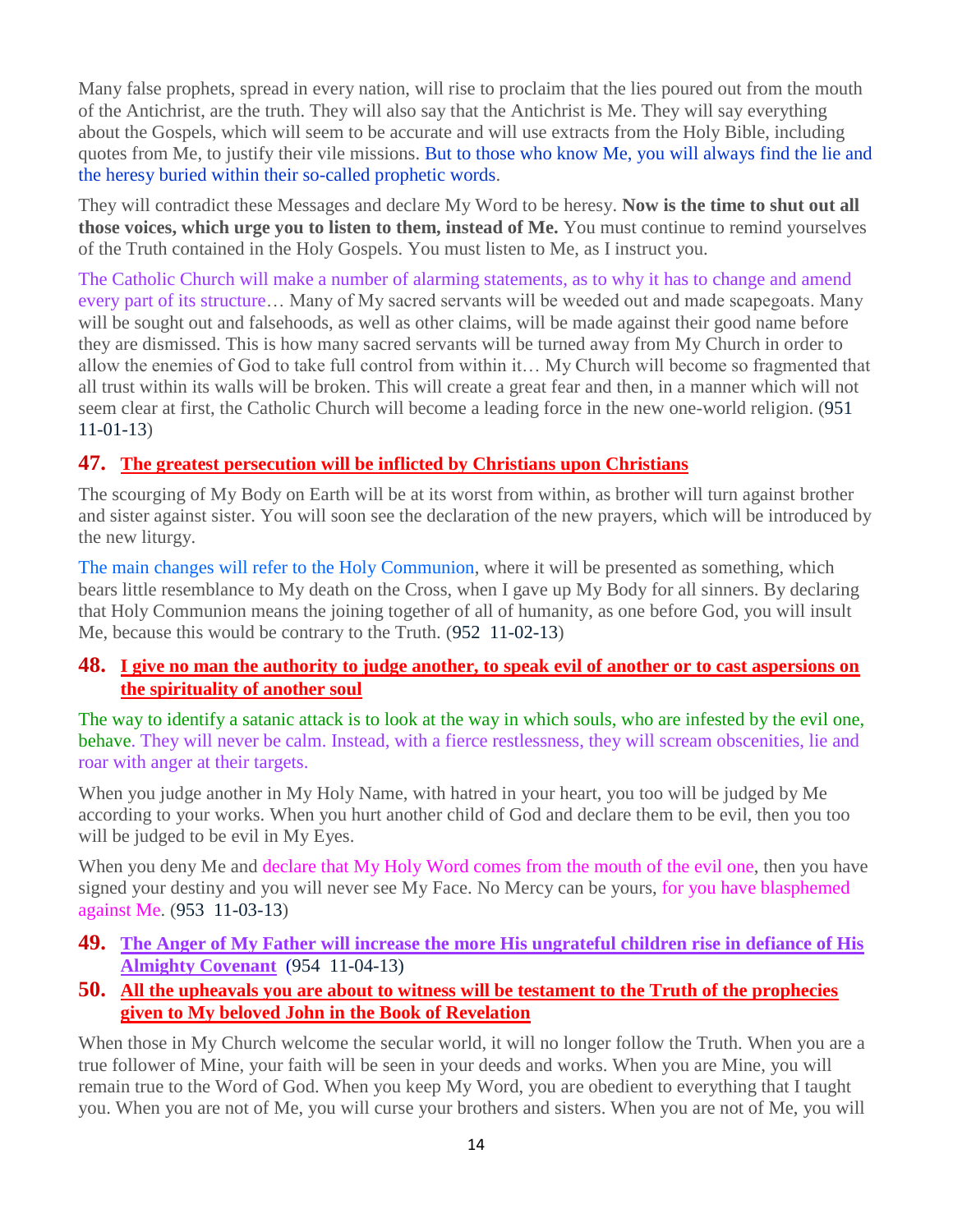hate those who are of Me. When you believe that you will have eternal life without having to earn it, then you are very much mistaken.

If you say that sin is natural and that only a just and fair God would forgive every sin, then this is true. But if you believe that eternal life is your natural right and that you do not need to repent first, then you are denying the Truth.

Many who call themselves Christians are disloyal to My Church. You receive Me in Holy Communion with blackened souls. You ignore My Teachings and condone sins you believe to be insignificant in your eyes. You spread lies with a wicked tongue about others and you condemn many in My Holy Name. (956 11-07-13)

# **51. [Many will soon begin to use their knowledge of science to evaluate the Most Holy Gospels](http://www.thewarningsecondcoming.com/many-will-soon-begin-to-use-their-knowledge-of-science-to-evaluate-the-most-holy-gospels/)**

**The Church will embrace so-called new scientific discoveries, which will discredit what is contained in the Holy Bible. They will reveal what they say will be new evidence, which casts doubt as to how the world was created.** They will then say that much of what is contained in the Bible are simply metaphors designed to create peace amongst men. **They will use the message of humanism, love of one another, in terms of your ability to look after the poor, uneducated and needy, as a substitute for the Truth you were given in the Gospels.** Then, the false new doctrines which will seem similar to the Truth, will be embraced by priests, and only those who remain firm to My Word will keep the Truth alive.

**The call for the first changes will be made soon. With a sweetness that will soothe and passionate talk about the need to rise up as one united world – to show love and tolerance for all – you will be led into the greatest error.** Many will be shocked at how quickly My Church will seem to embrace the secular world. Many will be enthralled at the way in which different religions, pagans and heretics, will scramble to join this new, one-world charitable Church. They will say: "At last a Church which is tolerant has reached out to all." No longer will they feel ashamed to show disobedience to God. Instead, they will proudly proclaim that their wretched sins are not only acceptable in the Eyes of God, but they are no longer deemed to be sins at all. This will create great rejoicing everywhere.

**For the first time in history, those who lead My Church into error will be loved, adored and virtually no criticism leveled upon them… They will fill My Churches with insulting pagan symbols and I will be nowhere to be seen.** (958 11-09-13)

#### **52. [God the Father: No scientific evaluation will make sense when two suns are seen](http://www.thewarningsecondcoming.com/god-the-father-no-scientific-evaluation-will-make-sense-when-two-suns-are-seen/)**

**Soon, the stars will no longer shine with their great intensity. Soon, new, unexpected signs, which will defy all human understanding of science, will be shown by Me, to a disbelieving world, as the beginning of My Intervention is revealed.** No scientific evaluation will make sense when two suns are seen. No definition, by man's limited knowledge, will make sense. **Yet, they will take every sign, given to the world from Heaven, and say that this other human life exists in the universe.**

I ask you, dear children, to never deny Me or to deny My Promise to bring the world the final peace and reconciliation, which is yours if you will accept it on My Terms and not your own. **My Will is about to be accomplished at last. To prepare you, I will present to the world many miracles in the skies, in the universe and planetary system.** When you witness these events, I want you to be joyful, for you will know then that I Am heralding the return of My Son to complete His Promise of eternal salvation. (959 11-10-13)

#### **53. [Mother of Salvation: Salvation is yours only through reconciliation with God](http://www.thewarningsecondcoming.com/mother-of-salvation-salvation-is-yours-only-through-reconciliation-with-god/)**

**The temples of God will remove all traces of my Son, Jesus Christ, in preparation for the Beast, who will come and sit on the throne in the highest temple of God.** Then the true meaning of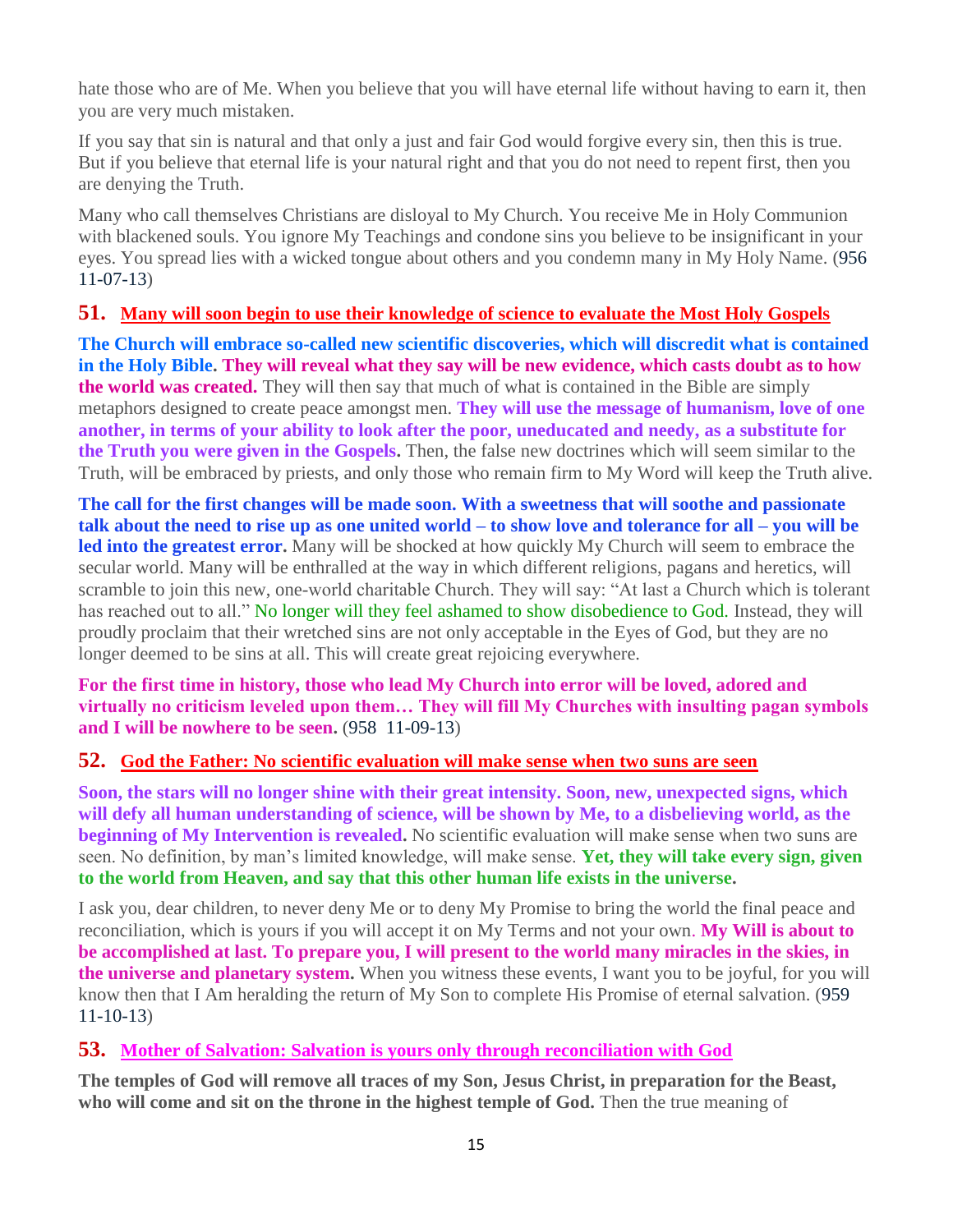reconciliation with Jesus Christ will be adapted when they will say that it is no longer necessary to ask God to forgive you for your sins, if you lead a good life. People will start to believe in their own views as to what makes them good in the Eyes of God. But you must never ever forget that salvation, a Gift to every single sinner in the world, can never become theirs unless they ask God to forgive them first. This is the kernel of the Covenant, which was gained for the human race by my Son's death on the Cross. Jesus Christ won, for the world, the salvation from sin and the Gift of Eternal Life. In order to receive this Gift you must ask God to forgive you for your sins. (960 11-10-13)

## **54. [My Father's punishments have begun and the world will witness many more ecological](http://www.thewarningsecondcoming.com/my-fathers-punishments-have-begun-and-the-world-will-witness-many-more-ecological-upheavals/)  [upheavals](http://www.thewarningsecondcoming.com/my-fathers-punishments-have-begun-and-the-world-will-witness-many-more-ecological-upheavals/)**

My Father's Anger is great and woe to those who defy the Word of God, for they will be felled and trampled upon, as the final cleansing of the Earth will clash with the infestation of the Evil One – all at the same time**.** (961 11-12-13)

#### **55. [The first sign will be that the Earth will spin faster. The second sign concerns the sun, which](http://www.thewarningsecondcoming.com/the-first-sign-will-be-that-the-earth-will-spin-faster-the-second-sign-concerns-the-sun-which-will-loom-larger-brighter-and-begin-to-spin/)  [will loom larger, brighter and begin to spin](http://www.thewarningsecondcoming.com/the-first-sign-will-be-that-the-earth-will-spin-faster-the-second-sign-concerns-the-sun-which-will-loom-larger-brighter-and-begin-to-spin/)**

**Beside it you will see a second sun. Then the weather will cause the world to shake and the changes will mean that many parts of the Earth will be destroyed.** These punishments – and there will be many – will strip humanity of its arrogance, so that souls will beg for the Mercy of God. Nothing else will stir the hearts of stone of those who have shut the Love of God out of their lives.

**When My Church declares that it welcomes all, do not be fooled.** It will not mean they are welcoming pagans into My Church, so that they can bow before My Tabernacle. No**, it will be to parade idolatry, caused by the sin of pride, before Me, to desecrate the Holy and Sacred Tabernacles. They will place pagan symbols on My Altars and demand that unsuspecting congregations bow and accept their fellow brothers and sisters, with grace and generosity.** All will be asked to deny the Truth, so as to welcome false worshippers, who will trample on My Altars. Then, the Hand of God will fall.

So many people will reject Me, right up to the end. Two-thirds will spit at Me, fight My Intervention and scream every kind of obscenity at Me. As the Day draws closer and closer, the hatred against Me, will be witnessed for all to see. Even those who give the world the impression that they honor God will curse Me quietly.

The day when the deceit of the Beast will be exposed for all to see will be a day no one will forget. For that day, as the world will see the Imposter, the Antichrist, rise with My Crown on his head – dressed in the robes of red – will be the day when fire will pour from his mouth. As the horror finally sinks in, fire will envelop him and he and all those who pledged allegiance to him will be cast into the abyss. And then I will come as I have told you. I will raise up My Church and bring the world together in union with the Holy Will of My Father and peace, at last, will reign. (962 11-12-13)

#### **56. [Never before will their faith be put to such a test](http://www.thewarningsecondcoming.com/never-before-will-their-faith-be-put-to-such-a-test/)**

I urge all of you to remain silent and to never respond to bullies who try to destroy your faith and love for Me. Those who will spit venom and scream at you need your prayers and forgiveness. By praying for such souls, you will destroy Satan's influence and he will find it difficult to vent his anger at you.

Pray, pray, pray for all those who will be used as pawns in the bitter fight to dismantle My Church on Earth. Please recite this **Crusade Prayer (126) To withstand religious persecution. (see the** *Crusade Prayers Book*). (963 11-14-13)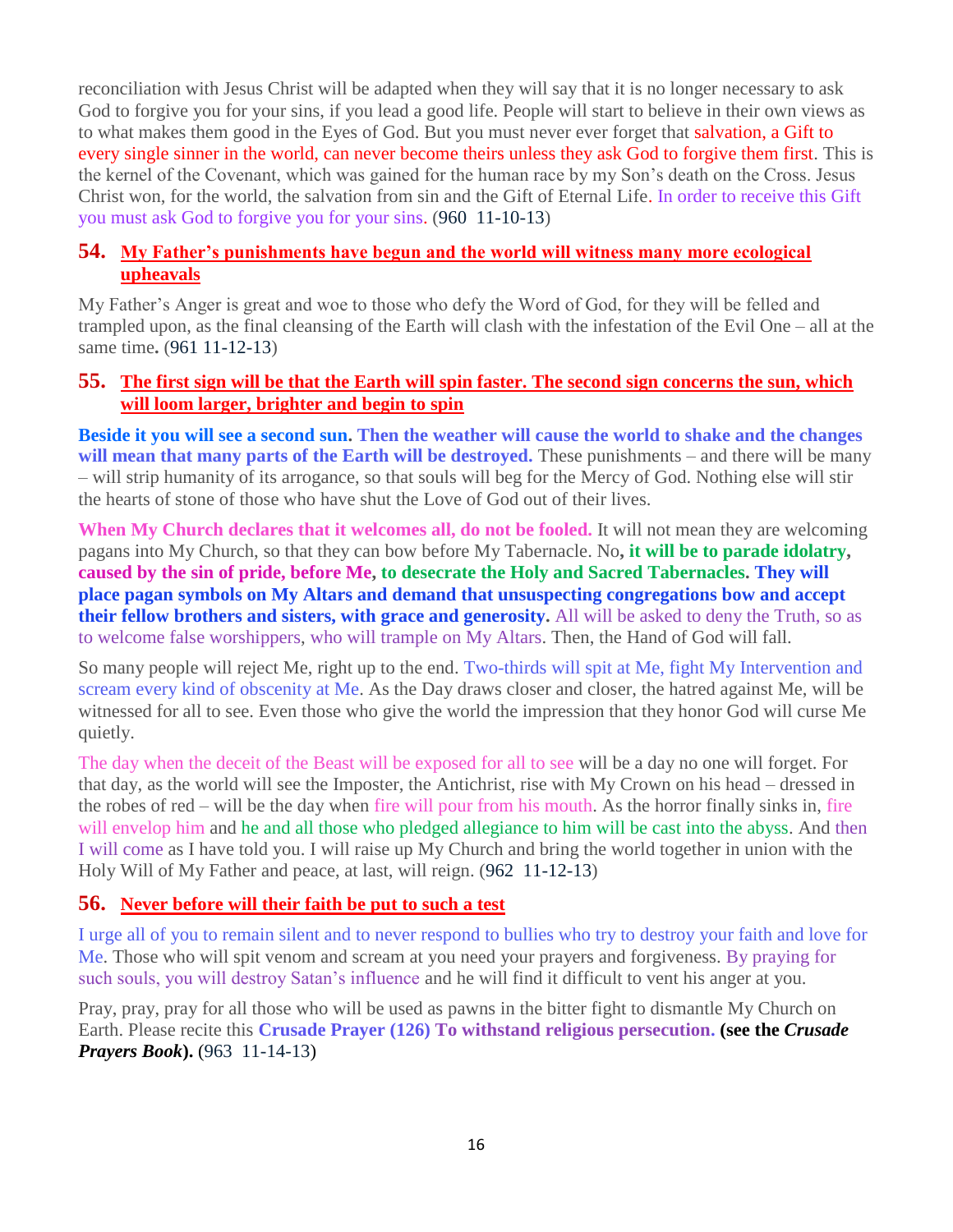## **57. [You will stand before Me alone –](http://www.thewarningsecondcoming.com/you-will-stand-before-me-alone-with-no-one-next-to-you/) with no one next to you**

I will show you your soul. You will see every stain upon it. You will relive the sin and then I will give you the time to ask Me to show you My Mercy. Not because you are entitled to My Mercy – but only because I decide to give you this Gift.

My Day will dawn, unexpectedly, through the signs which will be shown to you in advance. (964 11-15- 13)

## **58. [Billions will convert and recognize God, the Triune God, for the first time](http://www.thewarningsecondcoming.com/billions-will-convert-and-recognise-god-the-triune-god-for-the-first-time/)**

Everyone, no matter who they are, will experience this unique revelation of Mine, blessed by the Authority of My Father. The Illumination of Conscience will bring with it much pain, because the sorrow lost souls will experience will be such that they will not be able to withstand the shock. Many will faint and collapse, overcome with grief… These people will then know what is expected of them and they will suffer penance for some time, after the Great Event.

Billions will convert and recognize God, the Triune God, for the first time and they will be grateful for the proof which they will be given as to the Existence of their Creator. Some will simply cower from My Light and this will bring them incredible pain and they will hide and turn their backs without a shred of remorse in their souls. They will deny My Intervention. Then the rest will rejoice, when they experience My Rays of Mercy, for these souls will be so thankful to witness My Presence that they will gravitate towards My Light with ease and with a longing for My Presence, which will be beyond their grasp, as this will not be the time for the Gates to My New Paradise to be opened.

**Then the enemies of God will deny The Warning ever happened and they will fool millions into believing that it was a cosmic event, when the light of the sun overtook the whole of the planet by a one-off event, caused by the movement of the Earth on its axis.** Nothing could be further from the Truth. And, while they will put forth all these causes, they will deny that God Exists and lead many away from Me. Sadly, many will not come back to Me and only with God's Interventions, when He will be forced to punish His enemies, in order to bring them back to their senses, can souls be purified. (965 11- 16-13)

#### **59. I Am [coming to renew the Earth, to free man from his misery, sorrow and sin](http://www.thewarningsecondcoming.com/i-am-coming-to-renew-the-earth-to-free-man-from-his-misery-sorrow-and-sin/)**

I want all those, especially those who do not believe in God, to see Me and run to Me first. They are My first concern and I tell them this. You do not know Me. You do not see Me. You do not want to believe in Me, but I love you. I want you to be part of My Kingdom, so I can lavish upon you all the Gifts of My New Paradise, My New World, My New Beginning. I want you, your family, your relatives and friends to be as one, with Me and the whole of humanity. You must wait until the Great Event, the day when the world will alight with My Rays and when it will stay still for fifteen minutes.

Do not try to run away from Me, for I Am coming with good news… Do not reject Me, for I do not want to lose you. I Am your Salvation. I Am the Truth. I Am your beloved Jesus Christ and I, at last, will soon make Myself known to the world and especially to those who do not believe in Me. (966 11-17-13)

# **60. [I come only as a God of Mercy. I do not come to frighten you for I truly love each of you](http://www.thewarningsecondcoming.com/i-come-only-as-a-god-of-mercy-i-do-not-come-to-frighten-you-for-i-truly-love-each-of-you/)**

All must prepare themselves so that they are fit to come before Me, for I will come like a thief in the night and many will not know what is happening. Therefore, it is important that each one of you confesses to Me now.

**To all of humanity, I ask you to prepare first your soul.** You must fix every part of your soul, before you are ready to stand complete in My Presence during The Warning. If you don't, you will have to endure a painful purification and your Purgatory will be endured on Earth, before the Day My Second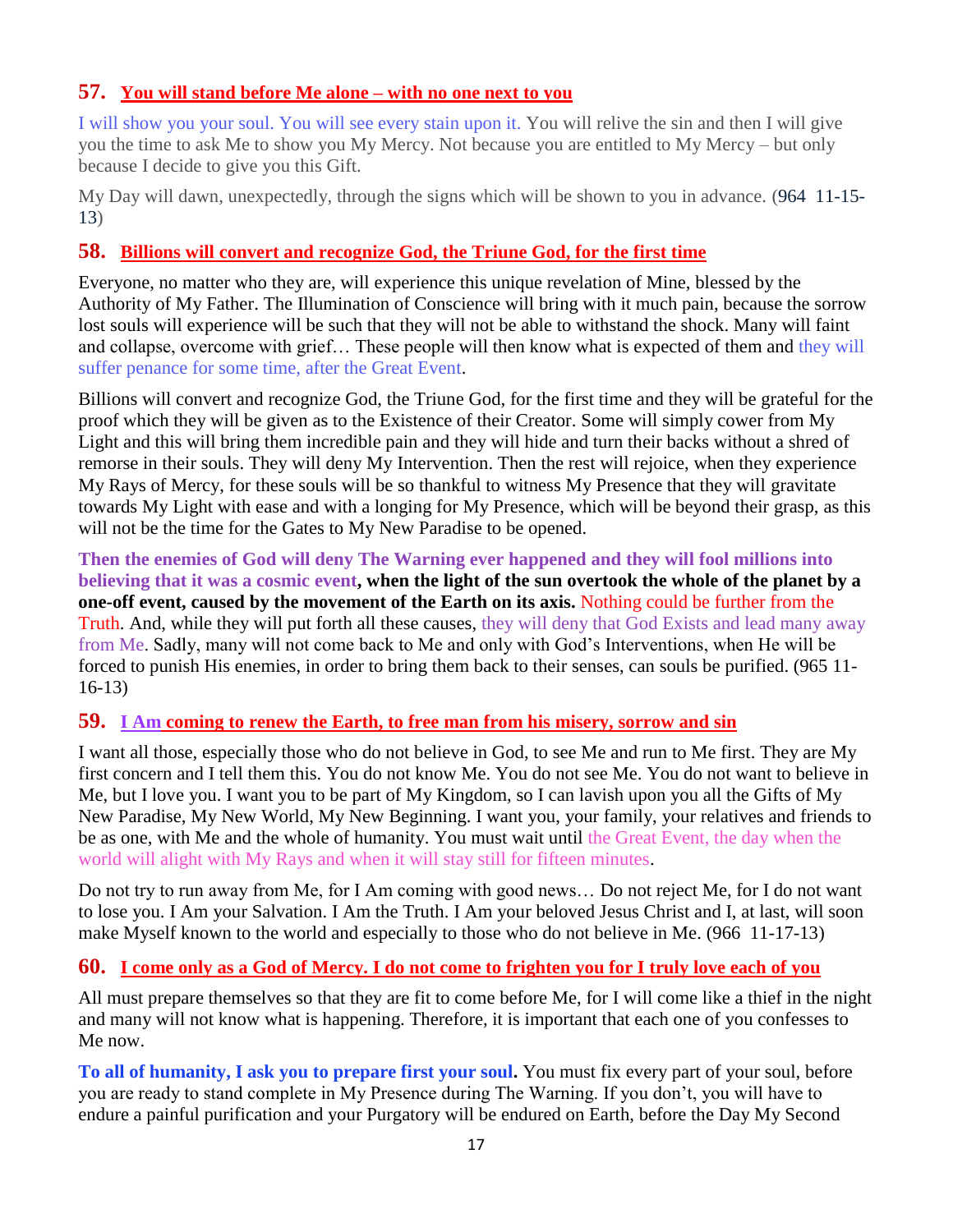Coming dawns. I urge you to say this **Crusade Prayer (127) To save my soul and those of my loved ones**. **(see the** *Crusade Prayers Book***).** 

Now is the time to examine The Ten Commandments and ask yourselves if you have truly lived your lives accordingly. (967 11-18-13)

# **61. [On that day, I will gather the Living](http://www.thewarningsecondcoming.com/on-that-day-i-will-gather-the-living/)**

All homage to Me, in My Churches, will soon be reduced to a mere nod in My direction. They will no longer genuflect before My Tabernacles. They will not bow before Me or kneel, nor will they pray before My Corpus on the Cross, for it will not be My Image they will be asked to venerate. I will be scourged and made to look ridiculous. My Words will be turned into the most peculiar verbiage and the Truth of My death on the Cross will be thrown out.

Only those who remain loyal to Me can retain My Flame and when the Light of My Church on Earth is reduced to but just a faint glimmer – then the final call will be heard from Heaven. On that day I will gather the Living. The remainder will be left with the enemies of God to whom they gave their allegiance. No joy will they experience after that. (968 11-19-13)

## **62. [Love thrives because it is a Gift from God and has the power to destroy evil](http://www.thewarningsecondcoming.com/love-thrives-because-it-is-a-gift-from-god-and-has-the-power-to-destroy-evil/)**

Satan is incapable of love, but instead is self-obsessed with what he believes to be his power and greatness. When he infests souls, the first thing he does is to destroy love within the soul… The sin of pride is instilled in souls, who open themselves up to the devil and this leads to ruthless ambition and greed. But where there is love, there is the Presence of God.

Go now in the knowledge that Love must be used to help the souls of all those who are in great need of My Help. Please recite this **Crusade Prayer (129) For the Gift of Love**. **(see the** *Crusade Prayers Book***).** (970 11-23-13)

#### **63. [Billions of people will enjoy a life of eternal glory in the Presence of God](http://www.thewarningsecondcoming.com/billions-of-people-will-enjoy-a-life-of-eternal-glory-in-the-presence-of-god/)**

By this great Act of Mercy, I bring great news of the glorious Promise, when **My Second Coming – to follow soon after The Warning – will complete God's Plan for His children.** All souls will be given the Gift of My Mercy, but not all will accept it. Those who do not accept it will be given only a short time in which to decide what kind of life they want. They can choose one where they will live a full and perfect life in body and soul in My New Paradise or one without God.

Separation from God occurred when Lucifer tempted Adam and Eve through the sin of pride. **The sin of pride is the root cause of all sin and one which binds man to Satan.** When I come to reclaim My Throne, this separation will be no more. Those who are for Me, with Me and in Me will join as one. But on the day when I finally come and when I will judge the world, those who have separated themselves from Me and who will continue to reject Me will experience the final ending where I will no longer be Present. Where I will not be able to offer them comfort, to draw them back. Then they will experience eternal pain and suffering with the Beast and all his demons in the fires of Hell… **Heaven, Hell and Purgatory exist. On the final day, there will only exist two entities – the New Paradise when Heaven and Earth become one and the abyss that is Hell.** The Truth is hard to accept, but without knowing the Truth you cannot choose your destiny. (971 11-24-13)

## **64. [Mother of Salvation: The enemies of God will commit terrible sacrileges until they have](http://www.thewarningsecondcoming.com/mother-of-salvation-the-enemies-of-god-will-commit-terrible-sacrileges-until-they-have-desecrated-the-tabernacles-2/)  [desecrated the Tabernacles](http://www.thewarningsecondcoming.com/mother-of-salvation-the-enemies-of-god-will-commit-terrible-sacrileges-until-they-have-desecrated-the-tabernacles-2/)**

Every new type of declaration as to the meaning of my Son's Holy Word will pour forth from its mouth. Every lie, cunningly camouflaged, so that it appears to make sense, will be used to entice God's children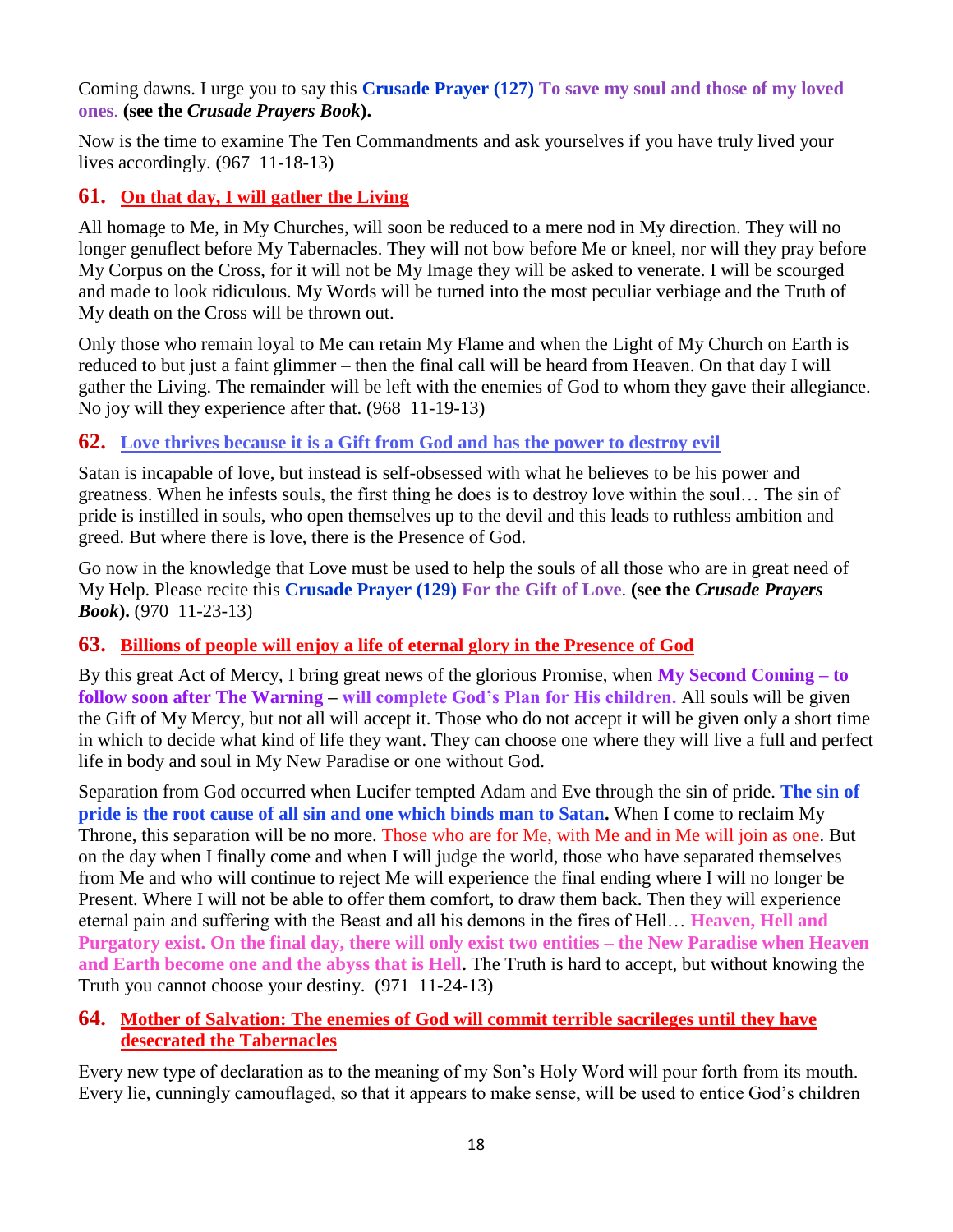into this new renovated Church. Every sin justified, so that more outsiders will be welcomed into the temples of God, until eventually complete confusion will be witnessed within its walls.

While they are tearing my Son's Church down, brick by brick, my Son's remnant will be forced to flee it… This will be a silent Crucifixion, just like that which my Son endured when He suffered with little more than a whimper.

The enemies of God will commit terrible sacrileges, until they have desecrated the Tabernacles. When they have achieved this, they will then prepare the throne upon which will sit the Antichrist. (972 11-25- 13)

- **65. [Heaven will soon declare the final part of God's Great Plan to save humanity](http://www.thewarningsecondcoming.com/heaven-will-soon-declare-the-final-part-of-gods-great-plan-to-save-humanity/)** (973 11-26-13)
- **66. [Pain, persecution, suffering, ridicule and mockery will always be the lot of those chosen souls](http://www.thewarningsecondcoming.com/pain-persecution-suffering-ridicule-and-mockery-will-always-be-the-lot-of-those-chosen-souls-of-god/)  [of God](http://www.thewarningsecondcoming.com/pain-persecution-suffering-ridicule-and-mockery-will-always-be-the-lot-of-those-chosen-souls-of-god/)**

I Am Present in every single soul who has to endure pain and anguish. It is the Will of God that certain souls suffer more than others, because it will be through such victims that other souls, who are less deserving of My Mercy, can be saved.

Pain, persecution, suffering, ridicule and mockery will always be the lot of those chosen souls of God. Such souls are closest to Me and I will use this sacrifice of theirs to draw those other souls, who are most in need of My Mercy, into the refuge of salvation.

Never blame God for the suffering in the world, for it was caused, in the first instance, by the downfall of the human race, when God's children succumbed to the sin of pride.

**Pride is the root of all sin and it is the cause of much of the suffering in the world**. Pride leads to every other sin and this then creates division in the world and a lack of justice. Be assured that very soon the world will finally understand the true meaning of the Will of God. By then, the will of man will bow in deference to the Holy Will of My Father. Until that day comes, when man rids himself of pride and humbles himself before the Lord God, the Most High, there can be no end to suffering. (974 11-29-13)

# **67. [Satan's strategy is to fool and deceive believers first, before he destroys them](http://www.thewarningsecondcoming.com/satans-strategy-is-to-fool-and-deceive-believers-first-before-he-destroys-them/)**

The souls of believers will be the first target of Satan and this is where he will focus all his energy. Satan's strategy is to fool and deceive believers first, before he destroys them. The unbelievers are of little interest to Satan, for he has already won over their souls and they present little challenge to him.

When you are with Me, you will endure this terrible desolation with a calmness which will surprise you. But if you cannot trust in Me and surrender to Me completely, you will find these trials, which lie ahead of you in My Church, almost impossible to deal with, so painful will they be. (975 11-30-13)

# **68. [Mother of Salvation: I ask that you now begin the Novena of Salvation](http://www.thewarningsecondcoming.com/mother-of-salvation-i-ask-that-you-now-begin-the-novena-of-salvation/)**

I now give all of you a special Gift, blessed by my Son, so that all souls will be granted immunity from the fires of Hell and be granted salvation. My Son desires that every soul be saved, no matter how grievous their sin. I ask that you now begin the Novena of Salvation. You must begin this immediately and continue it, as I instruct you to, to the end of time. You must recite this Prayer for a full seven consecutive days during one calendar month commencing on Mondays, in the morning time. You must recite it three times during each of the seven days and on one of these days you must fast. By fasting you are requested to eat only one main meal during the day and then bread and water only at the other two meal times.

This is the prayer you must say for each of the seven days.

**Crusade Prayer (130) Novena of Salvation Crusade Prayer:**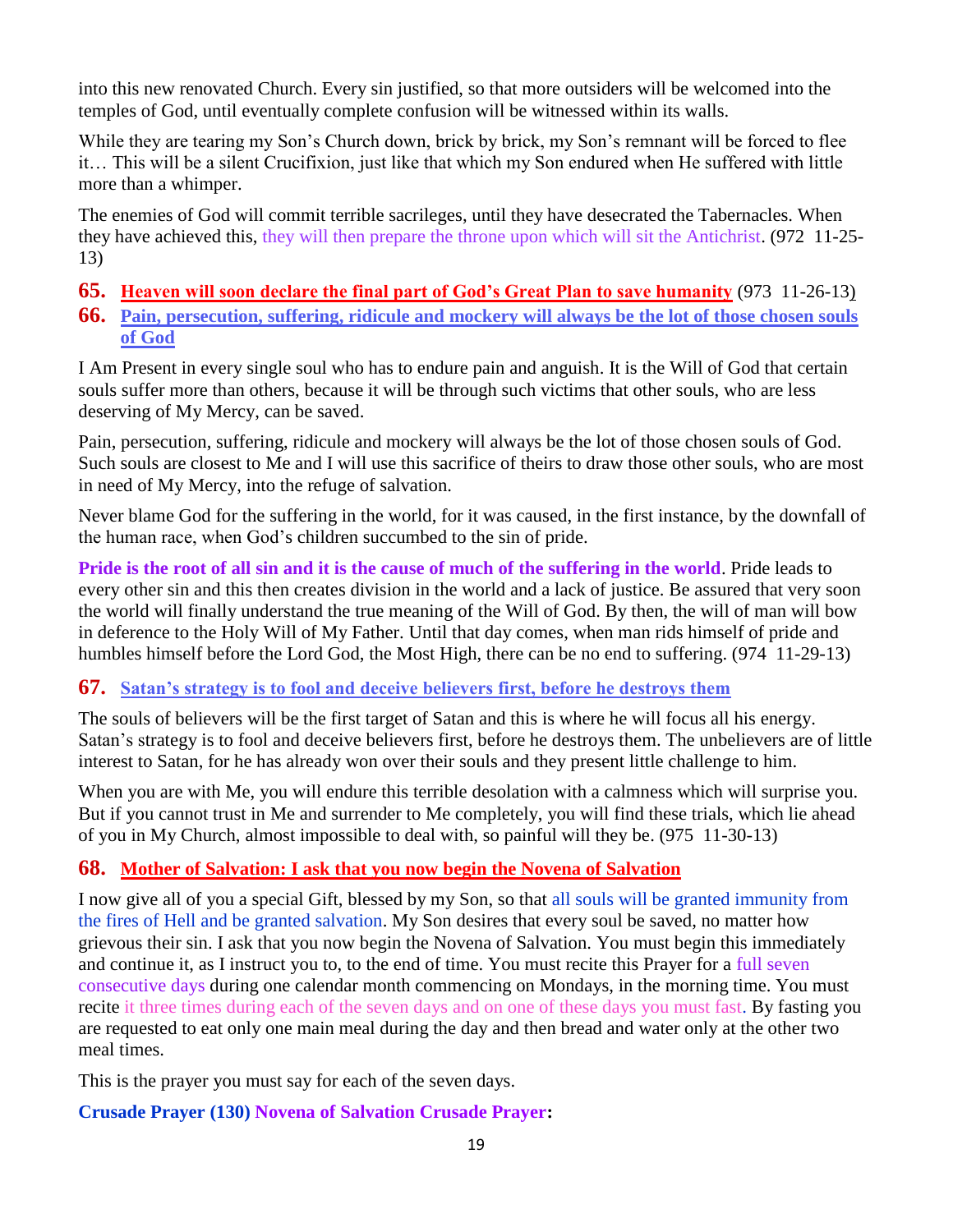My beloved Mother of Salvation, please gain, for all souls, the Gift of eternal salvation through the Mercy of your Son, Jesus Christ.

Through your intercession I plead that you will pray to release all souls from bondage to Satan.

Please ask your Son to show Mercy and forgiveness for those souls, who reject Him, hurt Him with their indifference and who adore false doctrine and false gods.

We beseech you, dear Mother, to beg for the graces to open the hearts of those souls who are most in need of your help. Amen.

(976 12-01-13)

## **69. [I will never walk in the flesh again](http://www.thewarningsecondcoming.com/i-will-never-walk-in-the-flesh-again/)**

A number of carefully staged miraculous cures will be presented to the world by those enemies of God who will say that they are of Me… Great accolades will be showered down on those false representatives, who say they lead My people. Soon the world will openly declare that these imposters are living saints and it won't be long before they introduce the Antichrist.

When the secular world, finally relents and joins forces with the false imposters, who will take over the Temple of God, the time will be soon for the greatest abomination to be witnessed. That will be when the temple has been created to become the seat of the Antichrist. By then, those who will adore the Antichrist will be numbered in their billions. (977 12-03-13)

## **70. [Woe to all of you imposters, for you do not come from Me](http://www.thewarningsecondcoming.com/woe-to-all-of-you-imposters-for-you-do-not-come-from-me/)**

Woe to all of you imposters, for you do not come from Me. When you come to Me and say: "But, Jesus all we wanted to do was spread the Good News." I will cast you out and you will be exiled. You have betrayed Me by lying about missions, which were never given to you. You are denying Me by contradicting Me and when you publicly declare My Word to be a lie.

Don't ever attempt to stand in the way of God's Ministry, for the Heavens will open and you will be the first to be struck down with the False Prophet and the Beast, on the last day. Punishment will befall all those who claim to come in My Name and who serve only one purpose. That is to tamper and interfere with the Word of God. As the Battle of Armageddon moves closer and as this raging war is mounted by Satan's army against God's children, you must move aside, right now, for if you do not, you will face the Wrath of God and no Mercy will be shown to you or to those who swallow the lies which spew from your mouths, in order to defy the Truth. (978 12-04-13)

#### **71. [Mother of Salvation: My Son died to save your souls, not to free you from the ills of this world](http://www.thewarningsecondcoming.com/mother-of-salvation-my-son-died-to-save-your-souls-not-to-free-you-from-the-ills-of-this-world/)**

As foretold, the darkness has already descended upon the Church and this plan to devour the souls of the faithful will continue until the Body of my Son is desecrated in accordance with the plan of the Antichrist… The call to help humanity – the poor – the persecuted – will be their (God enemies') main focus, not the proclamation of the Word. They will not urge you to pray for your souls or for the salvation of other souls. No, instead, you will be asked to help these souls from a humanitarian perspective.

When you do not hear the call to save your souls, from those who claim to represent the Church of my Son, then you will know, within your hearts, that something is terribly wrong… My Son died to save your souls, not to free you from the ills of this world, which will always exist until my Son reclaims His Rightful Throne, promised to Him by God the Most High. **You must never forget the Word of God. All that matters now is to plead for the salvation of all souls – irrespective as to whether they are kings or paupers.** (979 12-05-13)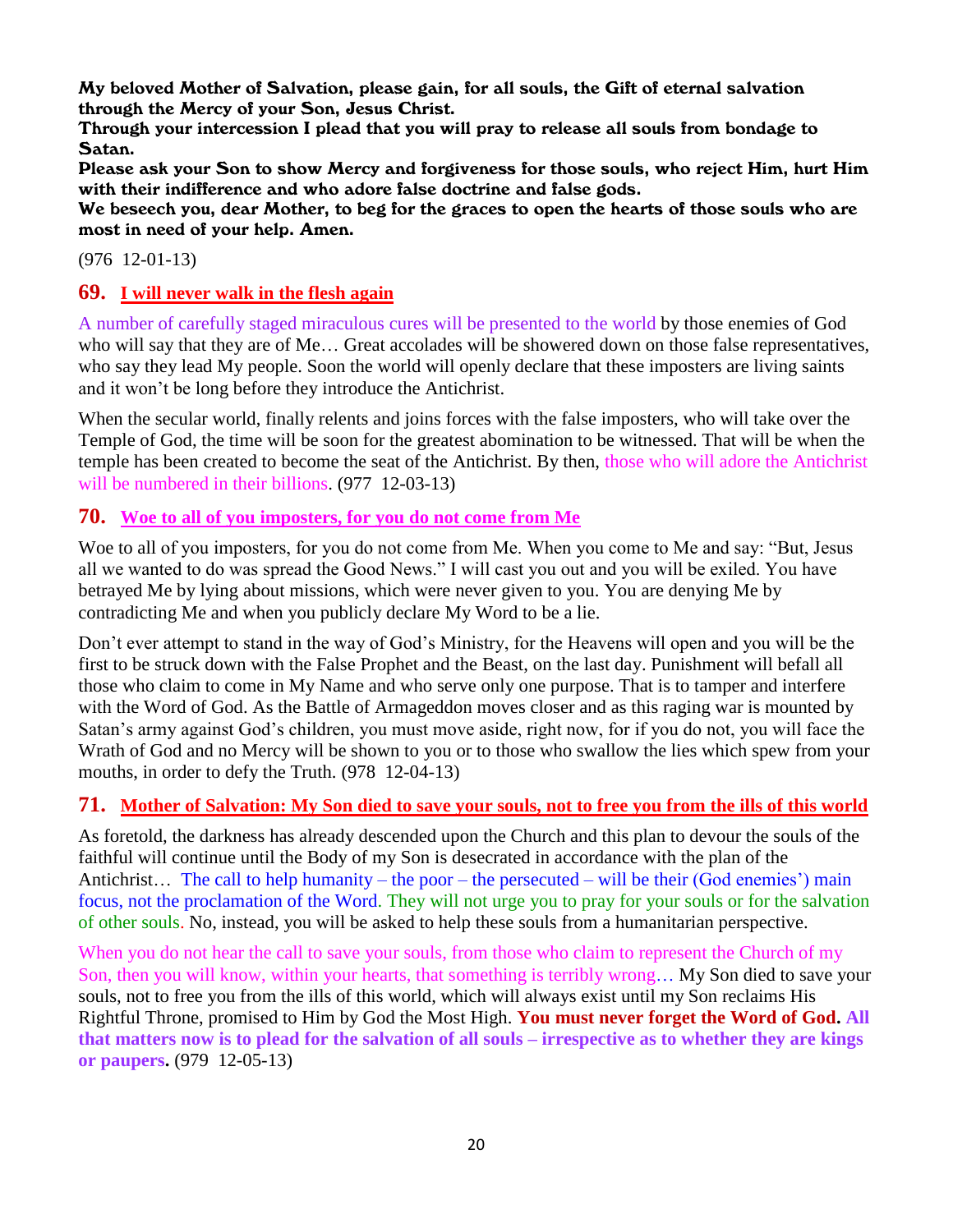## **72. I Am [preparing the world for My Second Coming and many will hate Me for this](http://www.thewarningsecondcoming.com/i-am-preparing-the-world-for-my-second-coming-and-many-will-hate-me-for-this/) light**

**Many will be deceived and many will not bother to prepare their souls, including those who do believe in My Second Coming. Soon, every Truth documented in the Gospels will be reviewed and will then be interpreted in a different light.** This false sense of security will be the greatest deceit, devised in order to deny man his natural right to the Kingdom of God. Where there is no reconciliation sought by man for the forgiveness of their sins, there can be no redemption in My Eyes. (981 12-09-13)

#### **73. [He, the Antichrist, will speak many languages, but not one word of Latin will come from his](http://www.thewarningsecondcoming.com/he-the-antichrist-will-speak-many-languages-but-not-one-word-of-latin-will-come-from-his-lips/)  [lips](http://www.thewarningsecondcoming.com/he-the-antichrist-will-speak-many-languages-but-not-one-word-of-latin-will-come-from-his-lips/)**

The man they will reveal to the world as the 'man of peace' is preparing to imitate Me in every conceivable way. He knows the Holy Scriptures inside out and, because of his parentage, will utter the Words back to front, so that their meaning is inverted… He, the Antichrist, will twist the Truth and declare the lie that he is Me and that he comes to bring you salvation. The lie will be declared that he comes in the flesh… He will never allude to Jesus Christ – Who came in the flesh – by His death on the Cross, for this is impossible. No, he will declare the fact in reverse. He will say that he has come, finally, at this time, in the flesh. Many will believe him to be the Christ. He, the Antichrist, will speak many languages, but not one word of Latin will come from his lips. (982 12-09-13)

#### **74. [You cannot impart the Truth when your ego seeks popularity](http://www.thewarningsecondcoming.com/you-cannot-impart-the-truth-when-your-ego-seeks-popularity/)**

How it pains Me to see so many people accept the false humility, which lies behind the humanism, which is so favored by those in My Church.

**My Role as Savior and Redeemer of the human race has now been forgotten.** The false humility, within My Church, will continue to be witnessed and all will applaud those who promote the need to look after material welfare of those in need. All this will result in a false religion…

When did you decide to replace Christianity with humanism, where no mention is made of Me? ... What good is it to anyone to have the creature comforts in life when they cannot save their soul? If you seek admiration from the secular world, through public acts, designed to make you popular, then you do not carry My Cross. If you do not imitate Me, then you cannot speak for Me. You cannot impart the Truth when your ego seeks popularity.

When you forget the Sacrifice I made to save your souls, then you cannot serve Me... **Hear now, My servants, this, My Call to save the souls of all those over whom you have been appointed through the Sacrament of Holy Orders.** When you fail to repeat what you have been taught, you do not teach the Truth. When you promote humanism and urge those souls within your diocese to do the same, you reject Me.

Only the few, the elect, will serve Me up to the final Day. On that Day, many of those who call themselves servants in My Church on Earth will weep and scream begging Me to show them Mercy. By then, they will have lost Me billions of souls and for many of them they will be so caught up in the abomination, that they will fail to understand the truth of their destiny, until it is too late. (983 12-10-13)

## **75. [Mother of Salvation: They will be granted honorary doctorates in the False Prophet's newly](http://www.thewarningsecondcoming.com/mother-of-salvation-they-will-be-granted-honorary-doctorates-in-the-false-prophets-newly-renovated-church/)  [renovated church](http://www.thewarningsecondcoming.com/mother-of-salvation-they-will-be-granted-honorary-doctorates-in-the-false-prophets-newly-renovated-church/)**

My child, **the world will be deceived by many acts deemed to be works of great charity.** Charity towards others will be declared to be the greatest and most desired trait in the Eyes of God.

The False Prophet will introduce a powerful ecumenical faith and this will satisfy every heretic. The majority of those in my Son's Church will be deceived, but almost one-half of my Son's sacred servants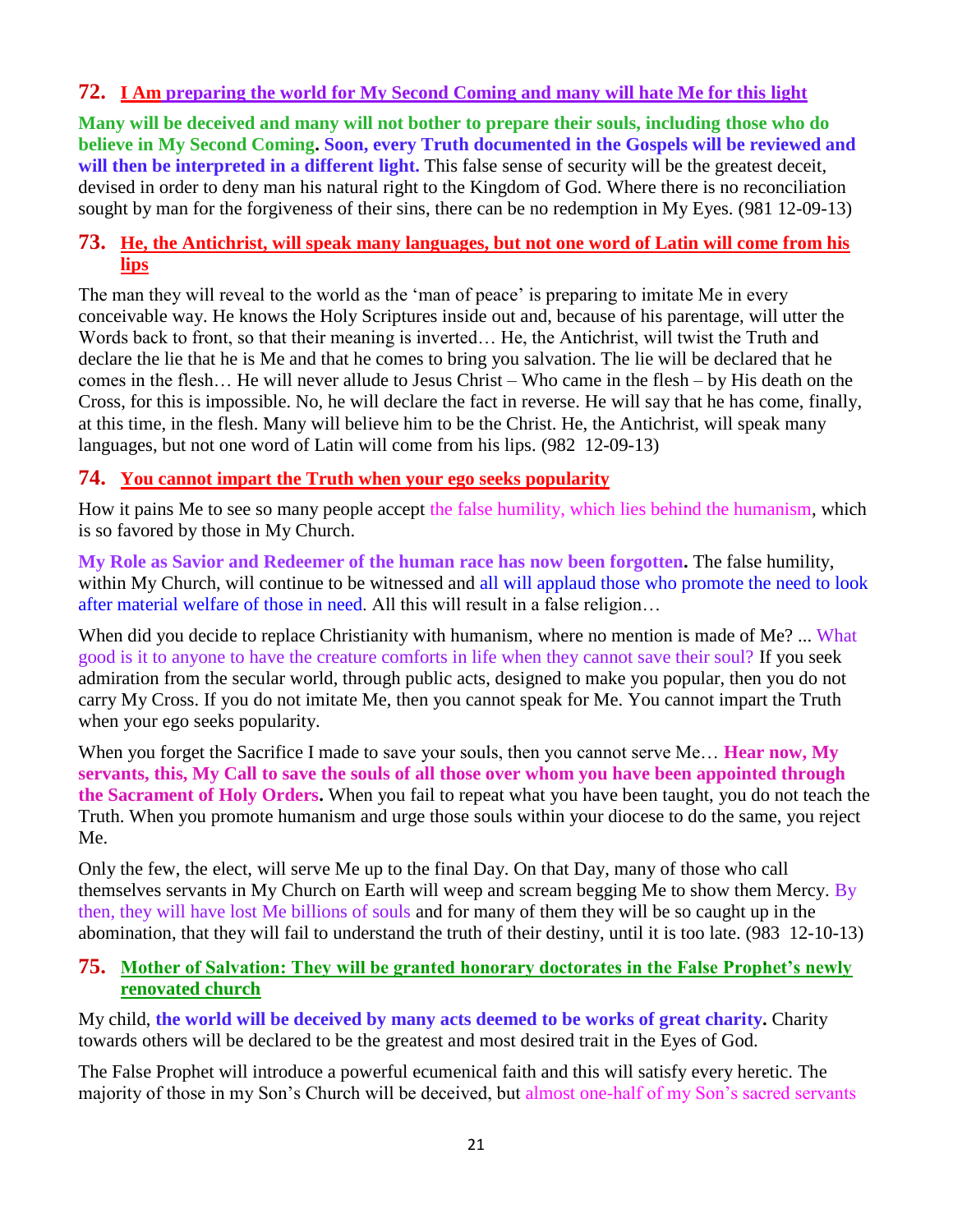will refuse to swear to the final oath, which will be falsely declared as one to the Holy Eucharist. The Holy Eucharist and its desecration will be at the heart of all discontent and dissidence.

All will accept their prizes for the great works of charity, which they presided over, under the direction of the Imposter. Each will sing the praises of the other, until they will publicly declare the False Prophet to be a living saint, because of the so-called miracles, they will say, he created as God's servant. And **then, he and the Antichrist will control much of the world, but Russia and Asia will not be involved, for these two empires will rise up against the New Babylon until Rome is destroyed**. (984 12-11-13)

# **76. [All during My childhood I knew Who I was](http://www.thewarningsecondcoming.com/all-during-my-childhood-i-knew-who-i-was/)**

Because I was human, I suffered from fear. I was easily hurt. I loved all who came into contact with Me and I trusted all because I loved them. I did not know they would kill Me, for I thought that My Kingdom had come. There were certain things kept from Me by My Father, Who did not communicate with Me as you would believe. Instead, I received an infused knowledge, when desired by My Father, in the task assigned to Me, in order to bring salvation to all….

I spent many years living with My beloved Mother and father, St. Joseph, just as any family. I loved them so much and I was happy. We were very close and My Mother was gifted with special Graces given to her by the Power of the Holy Spirit. This meant that she knew exactly what My Mission entailed. She knew the difficulties I would have to face. The rejection. The ridicule. But neither did she know that I would be murdered. (986 12-12-13)

# **77. [Pride is a dangerous trait because it convinces man that he is greater than God](http://www.thewarningsecondcoming.com/pride-is-a-dangerous-trait-because-it-convinces-man-that-he-is-greater-than-god/)**

Man is a creature of God and, as such, has not been given the Gift of Knowledge in relation to many secrets known only to the angels and saints in Heaven.

**He never gave man the Knowledge of the Tree of Life and this was for a reason.** Man destroyed his standing in God's Eyes, when Adam and Eve separated themselves from Him, because of the sin of pride. The sin of pride continues today and is the cause of much separation from God. Pride is a dangerous trait because it convinces man that he is greater than God. Pride tempts man to interfere with God's Laws of Divinity. This includes the belief that man has the right to decide who is given the Gift of Life and who has the right to take it away.

Pride also convinces man that he knows how the universe was created, when he is, in fact, ignorant of such a miracle. **Only God has the Power to create anything. Only God can decide how much He will permit man to explore or tamper with His Creation.** Yet, man believes that he knows all the answers. **When man believes that he controls his own destiny, and the destiny of others, he falls into serious error because when he imitates the sin of Lucifer, he will be cast away.** When man refuses to respond to his Creator, He will no longer be there to comfort him on the last day.

You must never allow pride to convince you that you know all things of this world and beyond it, for this is impossible. (988 12-15-13)

#### **78. [Through the Sacrament of Baptism, the power of the Beast is weakened](http://www.thewarningsecondcoming.com/through-the-sacrament-of-baptism-the-power-of-the-beast-is-weakened/)**

When you are close to My Heart and when souls surrender in full to Me, a number of things happen.

Firstly, any fear of human interference in your lives, will disappear. The next Grace you will be given will be the strength to withstand the temptation to sin. (989 12-16-13)

#### **79. [Only the Light of God can bring eternal happiness](http://www.thewarningsecondcoming.com/only-the-light-of-god-can-bring-eternal-happiness/)**

The biggest mystery of Eternal Life is that it exists, whether or not man chooses…. Those fortunate to gain the most glorious salvation will live an Eternal Life of ecstasy in God's Kingdom. He will enjoy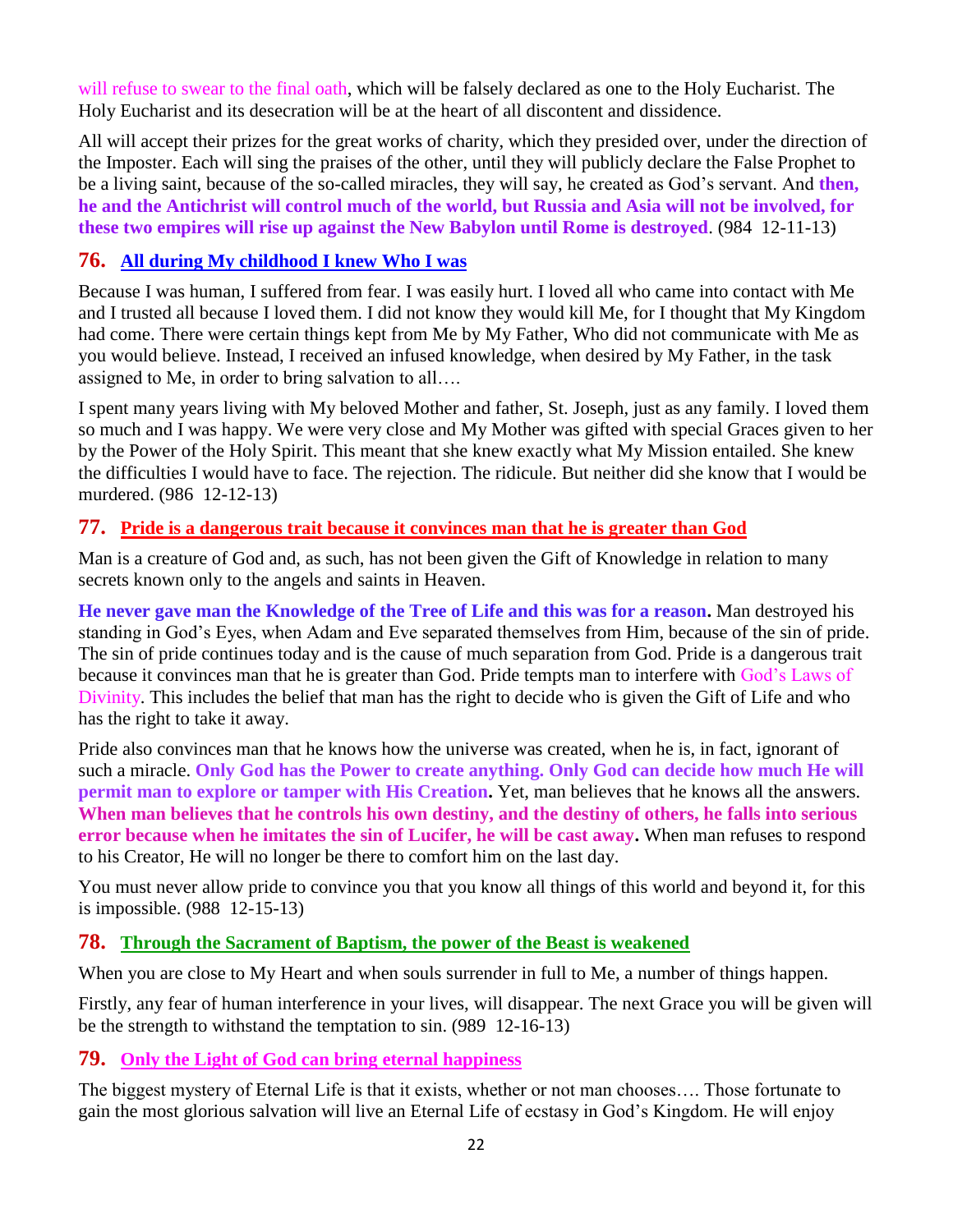every form of glory in union with the Will of God and he will live a perfect existence, which will never end… When you take your last breath on Earth, this simply means that you are then taken into the next stage of your journey into eternity. There is only one path to take and that is the one where you come to Me. (990 12-18-13)

# **80. [On the Day of Judgment, you will finally understand the Power of God](http://www.thewarningsecondcoming.com/on-the-day-of-judgement-you-will-finally-understand-the-power-of-god/)**

**It is by My Command that Satan and all his demons will relent.** For all their power, they are nothing before Me, the Son of man, Jesus Christ… **My Divinity must never be underestimated.** My Power must never be misunderstood, for I Am All-Powerful and My Kingdom will reign forever, with or without man, who has the free will and, therefore, the choice to follow Me or not… **Every demon, including their master, the Beast, will drop at My Feet, by My Command.**

On the Day of Judgment, you will finally understand the Power of God and then you will know what it is like to come face to face with My Divine Light**.** So Powerful is My Light that only the pure and humble will withstand it. It will force many of you to the ground, when you will shield your face from Me. Very few of you are fit to stand before Me, and yet I will pull you towards Me, until you stand there as you were meant to in full surrender and in total obedience to Me. **On that Day your free will will come to an end.** (991 12-20-13**)**

## **81. [You cannot divorce My Church from the Word –](http://www.thewarningsecondcoming.com/you-cannot-divorce-my-church-from-the-word-the-flesh-because-then-it-cannot-exist/) the Flesh – because then It cannot Exist**

Satan and his agents will only attack what is genuine, what is True and what is of Me… My enemies will always target the Most Holy Eucharist, as It is not merely a symbol of My Love, My Promise to redeem the world – It is My Body. It lives and breathes, for It is I, Jesus Christ, Who dwells in It. I will remain Present within the Holy Eucharist until close to the end, but My Church will never die…

Satan does not attack his own work… My followers will remain true to My Church up to the last day. However, the number of people who will not understand the attacks, which My Church will come under, from within, will be high. They will, for the most part, be content with the many adaptations to be introduced in the Holy Sacraments and the Laws of God. They will swallow the lie that modern life calls for a modern Church; that people today need to be able to make choices, based on their own free will – irrespective as to whether or not they insult God**.** (992 12-21-13)

- **82. [Soon you will see Me in all of My heavenly Glory and then you will finally understand the](http://www.thewarningsecondcoming.com/soon-you-will-see-me-in-all-of-my-heavenly-glory-and-then-you-will-finally-understand-the-mystery-of-my-divinity/)  [Mystery of My Divinity](http://www.thewarningsecondcoming.com/soon-you-will-see-me-in-all-of-my-heavenly-glory-and-then-you-will-finally-understand-the-mystery-of-my-divinity/)** (994 12-22-13)
- **83. [Mother of Salvation: This new and obscene imitation of the Word of God will have many](http://www.thewarningsecondcoming.com/mother-of-salvation-this-new-and-obscene-imitation-of-the-word-of-god-will-have-many-believe-that-it-is-simply-a-modern-updated-version-of-the-new-testament/)  [believe that it is simply a modern updated version of the New Testament](http://www.thewarningsecondcoming.com/mother-of-salvation-this-new-and-obscene-imitation-of-the-word-of-god-will-have-many-believe-that-it-is-simply-a-modern-updated-version-of-the-new-testament/)** (995 12-23-13)
- **84. [Next Christmas the celebration of My Birth will be replaced by a great ceremony](http://www.thewarningsecondcoming.com/next-christmas-the-celebration-of-my-birth-will-be-replaced-by-a-great-ceremony/)**

Next Christmas, the celebration of My Birth will be replaced by a great ceremony, which will applaud the work of those imposters, who parade in My Church, wearing the garments which serve only to fool the faithful. On that day, they will applaud the god of social justice, human rights and the money they will say that they have raised for the world's hungry. But know this. All these things presented to the world in My Holy Name, serve only one purpose. **That is to take you away from the Word, which is My Flesh. My Flesh is of My Body. My Body is My Church.** When those who say they are of My Church do not venerate My Holy Word, but instead, embrace and try to control the world's politics, then they can never say they are of Me. The time has come for the division – the schism foretold – to take place and it will be swift.

You can only love one God and the only way to My Father is through Me, His Only-Begotten Son. Separate yourselves from Me in pursuits of political campaigns, which strive to promote human rights and social justice as a substitute for the Word, then you will deny Me. (996 12-25-13)